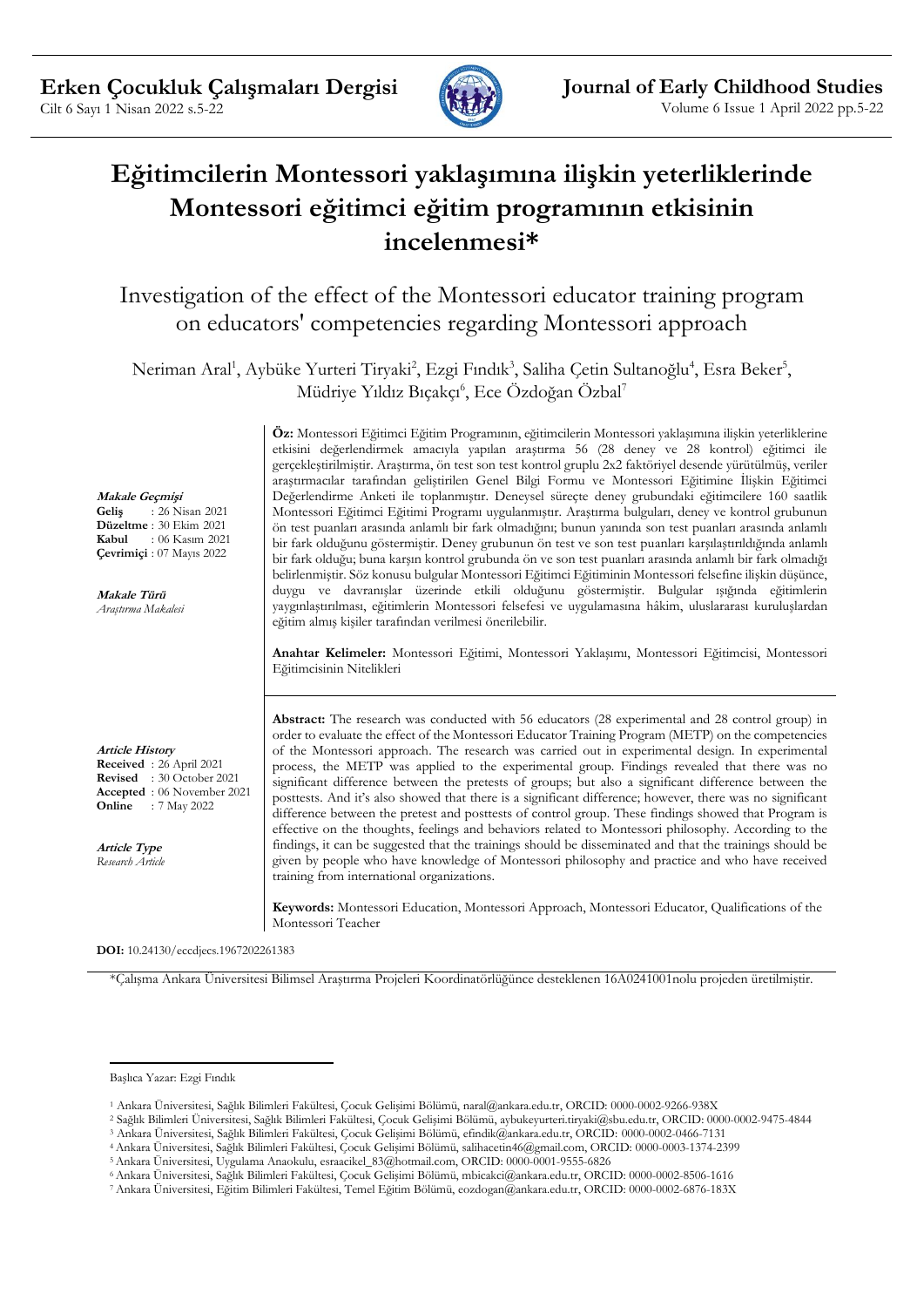#### **SUMMARY**

#### **Introduction**

Early childhood is critical for all developmental areas. There are many different education programs and approaches to support development in this period. The implementation of these approaches in accordance with their purpose is possible with the training of teachers. Training of educators has an important place in Montessori education, which is one of these approaches. Montessori educator trainings, which are organized both theoretically and practically, are important in terms of putting philosophy into practice.

#### **Method**

The research was conducted to determine the competencies of educators regarding Montessori Education and to evaluate the effect of Montessori Educator Education Program on competencies related to Montessori approach, and 56 educators were included in the research. The educators included in the research were divided into experimental (28 educators) and control (28 educators) groups. The research was carried out in 2x2 factorial design with pretest-posttest control group; The data were collected through the General Information Form and the Educator Evaluation Questionnaire on Montessori Education developed by the researchers. The Educator Evaluation Questionnaire on Montessori Education was applied to the educators as pre-test and post-test. After pre-tests were applied to the experimental and control groups, the Montessori Educator Training Program was applied to the educators in the experimental group, covering 160 hours of theoretical and applied lessons by the Montessori education expert. At the end of the training, the posttests were applied to the trainers in the experimental and control groups and the data were analyzed with non-parametric tests. Findings obtained from the research revealed that there was no significant difference between the pre-test scores of the Educator Evaluation Questionnaire and the subtests of the trainers in the experimental and control groups; it also showed a significant difference between the posttest scores.

#### **Results**

As a result of the analysis of the data obtained in the study, it was determined that there was no statistically significant difference between the pre-test scores of the teachers in the experimental and control groups regarding the Educator Evaluation Questionnaire and the sub-sections which are "the Thoughts About Montessori Education, Behaviors Related to Montessori Education and the Test of Knowledge about Montessori Education". When the posttest scores of the experimental and control groups were compared, it was determined that there was a statistically significant difference  $(p<.001)$  between the scores obtained in the sub-sections of the Thoughts About Montessori Education, Behaviors Related to Montessori Education and the Knowledge Test about Montessori Education. When the pretest and posttest scores of the experimental group regarding the Educator Evaluation Questionnaire were compared within themselves, it was found that there was a statistically significant difference for the sub-sections of Thoughts about Montessori Education, Behaviors Related to Montessori Education and the Knowledge Test about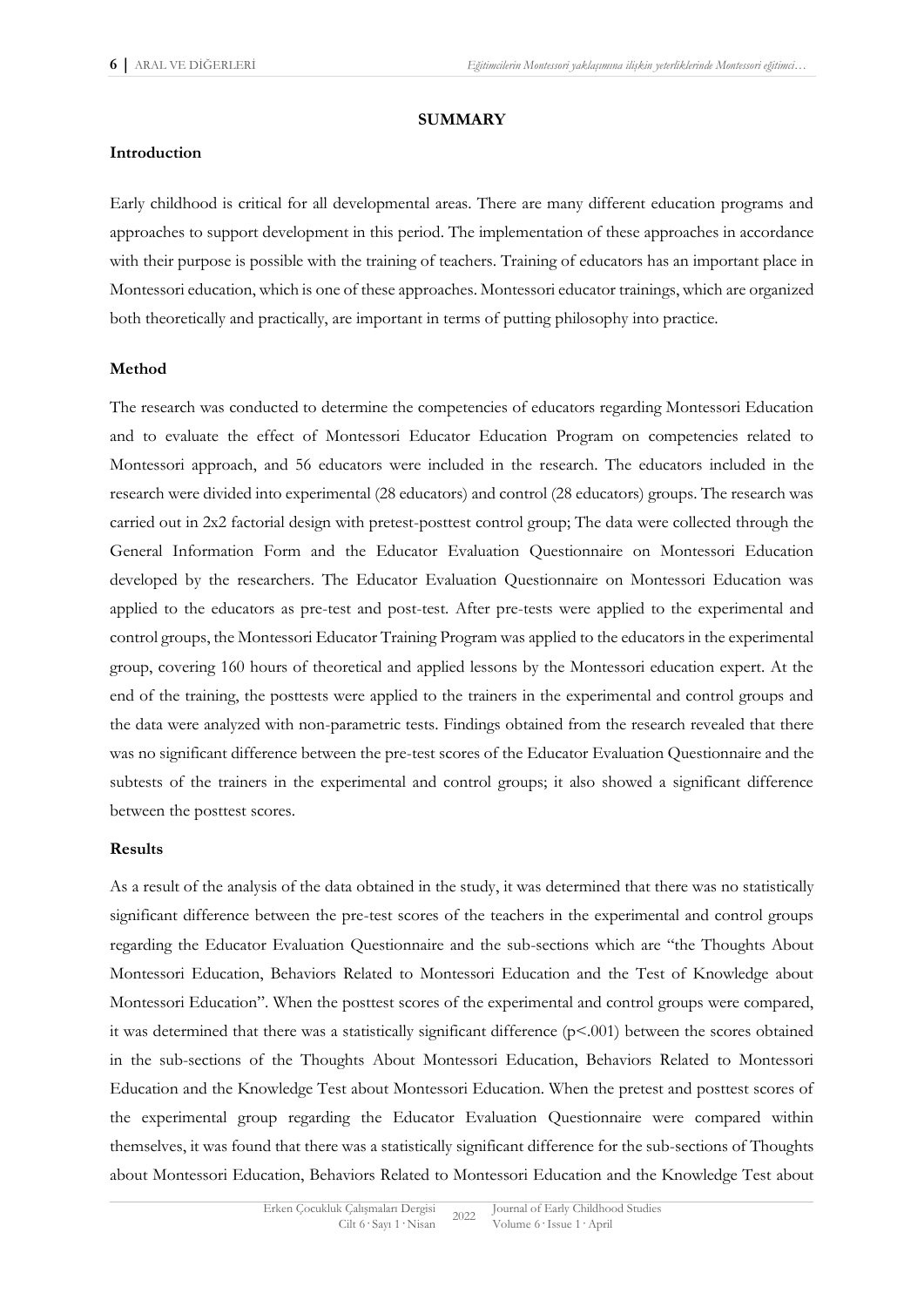Montessori Education (p <.001) has been determined. On the other hand, when the pre-test and post-test scores of the control group regarding the Educator Evaluation Questionnaire were compared within themselves, there was no statistically significant difference for the sub-sections of Thoughts about Montessori Education, Behaviors About Montessori Education and the Knowledge Test about Montessori Education (p>. 05) has been determined.

#### **Conclusion and Discussion**

In the study, which aims to determine the competencies related to Montessori education and to determine the effect of the Montessori Educator Training Program on the competencies related to the Montessori approach, it was concluded that a Montessori educator education based on theory and practice is effective in the educators gaining knowledge about Montessori philosophy and gaining the necessary skills for practice. In Montessori education, not having enough of the philosophy related to this educcation/approach creates a big obstacle in the implementation of the education. However, today it is seen that people who do not have this education also teach Montessori education in preschool education institutions without having the necessary competencies. When the undergraduate programs that train professionals working in the field of pre-school education are examined, it is known that although there are courses on alternative approaches, the content that will provide practical competence for these educational approaches is provided by postgraduate trainings, courses and certificate programs. In this sense, it is thought that training of trainers on in-service training programs and approaches, as in this study, will make a great contribution to the field (on education at micro level, on educator and child, on the education system at macro level). Considering both the legal and academic aspects, it can be suggested that Montessori educator trainings are given by people who have mastered the Montessori philosophy and practice and have received education from international organizations, and that people who do not have the necessary competence and do not receive this training should be prevented from providing education.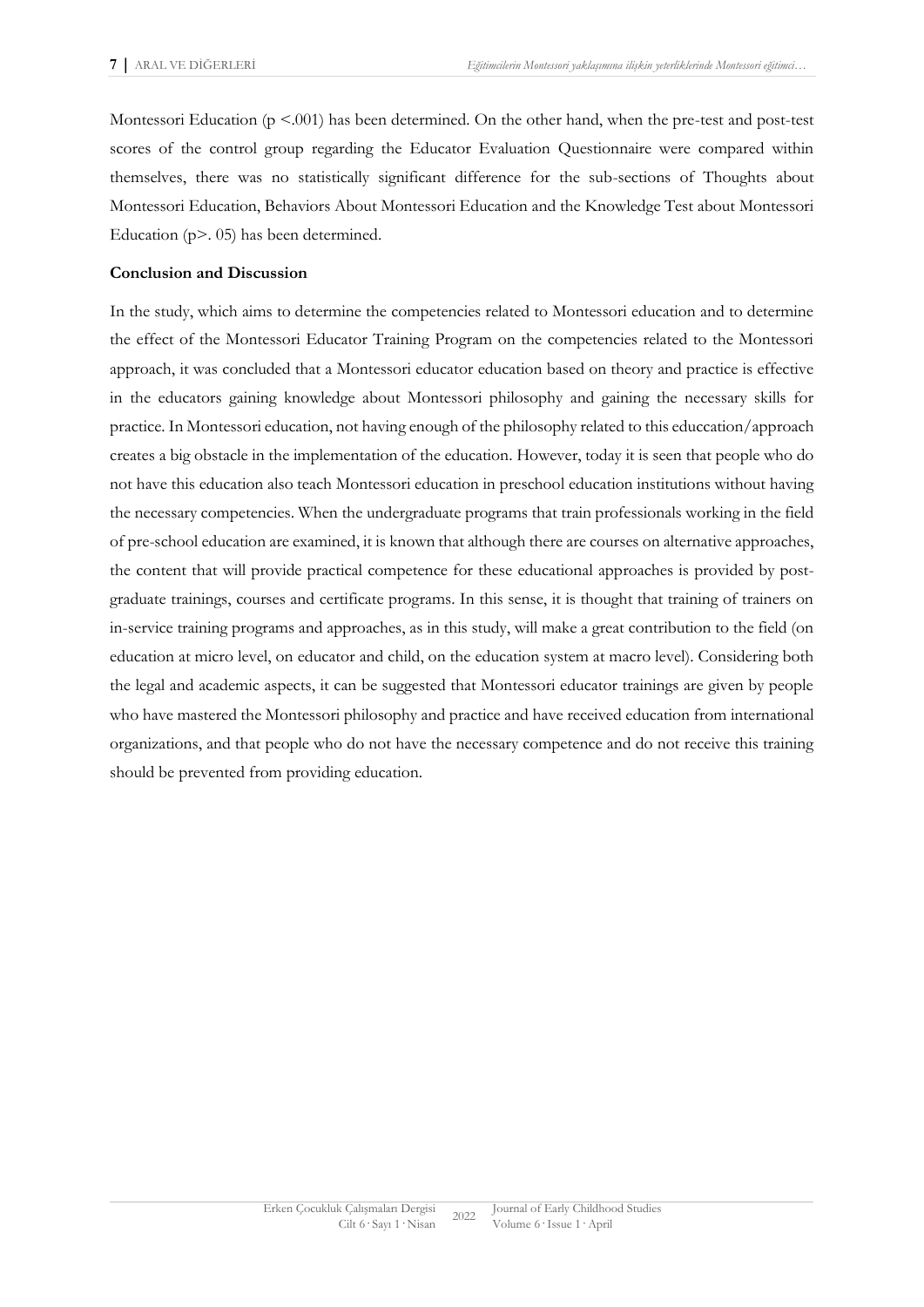## **GİRİŞ**

Çocukların olumlu kişilik özelliklerini ve yaratıcılıklarını ortaya koyabilecekleri, kendilerini güvende hissedebilecekleri, kendilerini rahat ifade edebilecekleri, gelişim özellikleri doğrultusunda kendi ihtiyaçlarına cevap verebilecekleri ortamlara ihtiyaçları bulunmaktadır. Bu düşünce ile geliştirilen erken çocukluk yıllarına yönelik pek çok farklı eğitim yaklaşım bulunmaktadır (Korkmaz, 2015; Toran, 2014; Ulutaş ve Tutkun, 2014). Bu yaklaşımlar arasında çocuğun bağımsızlaşmasını ve kendi öğrenme yaşantılarını oluşturarak yetişmesini, çocukların kişisel ve sosyal gelişimlerinin bütün yönlerini desteklemeyi amaçlayan en köklü yaklaşımlardan biri de Montessori yaklaşımıdır. Montessori, doğumdan itibaren bireyin büyüme ve gelişmeye dair içsel bir dürtüsünün olduğunu ifade etmekte ve bu bağlamda Montessori yaklaşımında bağımsızlaşma önemli bir yer tutmaktadır (Montessori, 2014b; 2015). Montessori yaklaşımında; çocuğun bireyselliğini ortaya çıkarabilmek için günlük yaşam becerilerine, duyulara, matematik, dil ve kozmik becerilerine yönelik alanlar bulunmakta, bu alanlara özgü materyallerle eğitim ortamı hazırlanmaktadır (Çakıroğlu Wilbrant, 2019). Çocuğun gelişim alanlarını desteklemek ve bağımsızlaşmasını sağlamak amacıyla hazırlanan çevre, çocuğun kendi öğrenme yaşantısını oluşturmasına da katkı sağlamaktadır. Montessori yaklaşımı doğrultusunda çocuk kendi tercih ettiği materyal ile çalışabilmekte ve sınırsız denemeler ve hata kontrolünü kendi yapabilmektedir (Yıldırım Doğru, 2009).

Çocukların gelişimlerini desteklemek üzere uygulanan Montessori eğitimi, özellikle okul öncesi dönemde de tüm dünyada sıklıkla uygulanan eğitim yaklaşımları arasında yer almaktadır. Montessori eğitiminin erken çocukluk dönemindeki çocukların gelişimleri üzerinde etkisini gösteren dünyada ve Türkiye'de pek çok çalışma yapılmıştır. Araştırmalar Montessori eğitiminin okul öncesi dönemde çocukların dil becerileri (Lillard ve ElseQuest, 2006), yürütücü işlevler ve öz düzenleme (Courtier ve ark., 2021; Denervaud ve ark., 2019; Ervin ve ark., 2010; Kuşcu ve ark., 2014; Lillard ve ark., 2017; Yurteri Tiryaki ve ark., 2021); sosyal beceriler, sosyal uyum ve duygu düzenleme (Budish, 2020; Courtier ve ark., 2021; Dereli, 2017; Dereli İman ve ark., 2019); okula hazır bulunuşluk ve erken akademik beceriler (Ansari ve Winsler, 2020; Kayılı ve Arı, 2011), özbakım ve sosyal beceriler ile sosyal duygusal gelişim (Aral ve ark., 2015; Kayılı ve Arı, 2016 ); matematik, matematiksel mantık yürütme, sayı farkındalığı, bilişsel tempo ve problem çözme becerileri (Basargekar ve Lillard, 2021; Courtier ve ark., 2021; Güven ve ark., 2020; Kayılı, 2018; Somuncu ve Aslan, 2021; Yiğit ve Kabadayı, 2020; Yıldız ve Çağdaş, 2019); fonolojik farkındalık, yazı farkındalığı ve yazma becerileri (Aghajani ve Salehi, 2020; Buldur ve Gökkuş, 2021); akademik öz yeterlilik düzeyi (Nourozi ve ark. 2020); hata kontrolü (Denervaud ve ark., 2020) gibi gelişime dair pek çok değişken üzerinde olumlu etkisi olduğunu ortaya koymaktadır.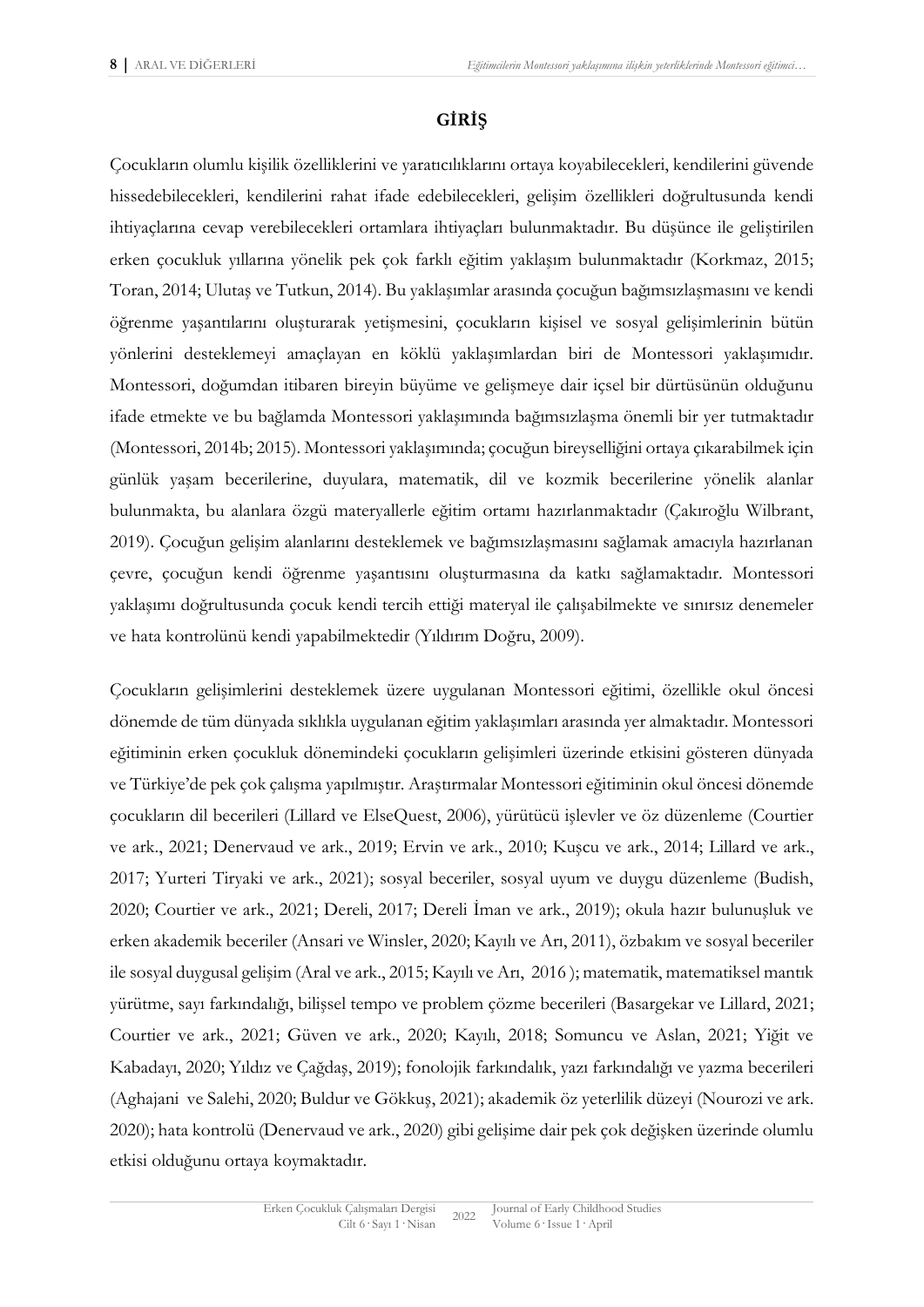Çocuğun gelişimine önemli katkı sağlayan Montessori eğitiminde çevre düzenlemesi ve çocuğa rehberlik boyutunda eğitimcilere çok önemli sorumluluklar düşmektedir. Montessori eğitim ortamlarında çocukların potansiyellerini en üst düzeye çıkarmalarına rehberlik edecek, yaratıcı/yapılandırıcı enerjilerini yönlendirecek ve destekleyecek gözlem kapasitesi gelişmiş eğitimcilere/yetişkinlere ihtiyaç bulunmaktadır. Montessori eğitimcisi çocukların ihtiyaçları doğrultusunda ortamı düzenleyerek bireysel planları hazırlaması ve uygulaması gerekmektedir (Montessori, 2009; 2014a; 2015; Johnson, 2019). Fitch-Elasic (2015)'in yürüttüğü çalışmanın gösterdiği gibi öğretmenlerin üniversitede aldıkları eğitim, Montessori öğretmeni olmak için tek başına yeterli olmamaktadır. Bu nedenle öğretmenlerin Montessori eğitimi veren kurumlar aracılığıyla lisans eğitimlerine ek olarak Montessori eğitim almaları ve bunun üniversite Montessori kurumu ile iş birliği içinde gerçekleştirilmesi gerekmektedir. Montessori eğitimcilerin eğitimlerinde teorik ve uygulamanın birlikte yürütülmesi amaçlanmakta, Montessori felsefesinin hayata geçirilmesinde çok önemli rol oynamaktadır. Montessori eğitimcilerin eğitimi; çocukların biyolojik ve gelişimsel olarak öğrenmeye eğilimli olduklarına, çocukların öğrenme sürecini yetişkinler anlayamadıkları için onların sağlıklı bir gelişim sürecine ket vurduklarına ve gelişimin dikte etmeye değil deneme, hata ve rehberliğe dayanan yaratıcı bir süreç olduğuna ilişkin ilkeleri temel almaktadır. Eğitimcilerin de bu ilkeleri benimseyerek teorik ve pratik bilgiyi bütünleştirerek eğitimlerine yansıtmaları Montessori felsefesinin temelini oluşturmaktadır (Cossentino, 2009; Montessori, 2015; AMI, 2021).Bu bağlamda eğitimcinin çevre düzenlemesini yapabilmesi ve çocuğa yönelik bireysel eğitim planları hazırlayabilmesi için eğitimcinin donanımlı olması, gözlem yeteneğinin iyi olması ve Montessori felsefesine ilişkin teorik ve uygulamalı eğitimlere katılması beklenmektedir (Lillard, 2005; Montessori, 1912; Montessori, 2014a; Montessori, 2015). Montessori eğiticilerin eğitimine ilişkin ilişkin literatürde çok sayıda araştırma sonucu bulunmamasına rağmen, yapılan çalışmalar çocuğun bireysel ihtiyaçlarını karşılamada, sınıfı öğrenme ortamı olarak düzenlemede ve öğretmenlik becerilerinde Montessori eğitimi alan öğretmenlerin Montessori eğitimi almayan öğretmenlere göre daha yüksek performans gösterdiği (Hunt-Hagen, 1997); Montessori eğitimi alan öğretmenlerinin çocukların öğrenmelerine ilişkin daha yapılandırmacı bir bakış açısında oldukları, çocukların kendi öğrenme dünyalarında neler olduğunu anlama ve bilmeye daha eğilimli oldukları (Brown-Joseph, 2010) belirlenmiştir. Yapılan çalışmalarda da görüldüğü gibi Montessori eğitiminin etkili olabilmesi ve çocuklara olumlu katkı sağlayabilmesi için Montessori eğitimcilerinin Montessori felsefesi ve ilkeleri doğrultusunda eğitimlerinin gerçekleştirilmesi gerekmektedir. Bu düşünceden hareketle çalışmada eğitimcilerin, Montessori eğitimci eğitimi programının Montessori felsefesine ilişkin düşünceler, davranışlar ve bilgi düzeyleri üzerindeki etkisinin belirlenmesi amaçlanmıştır.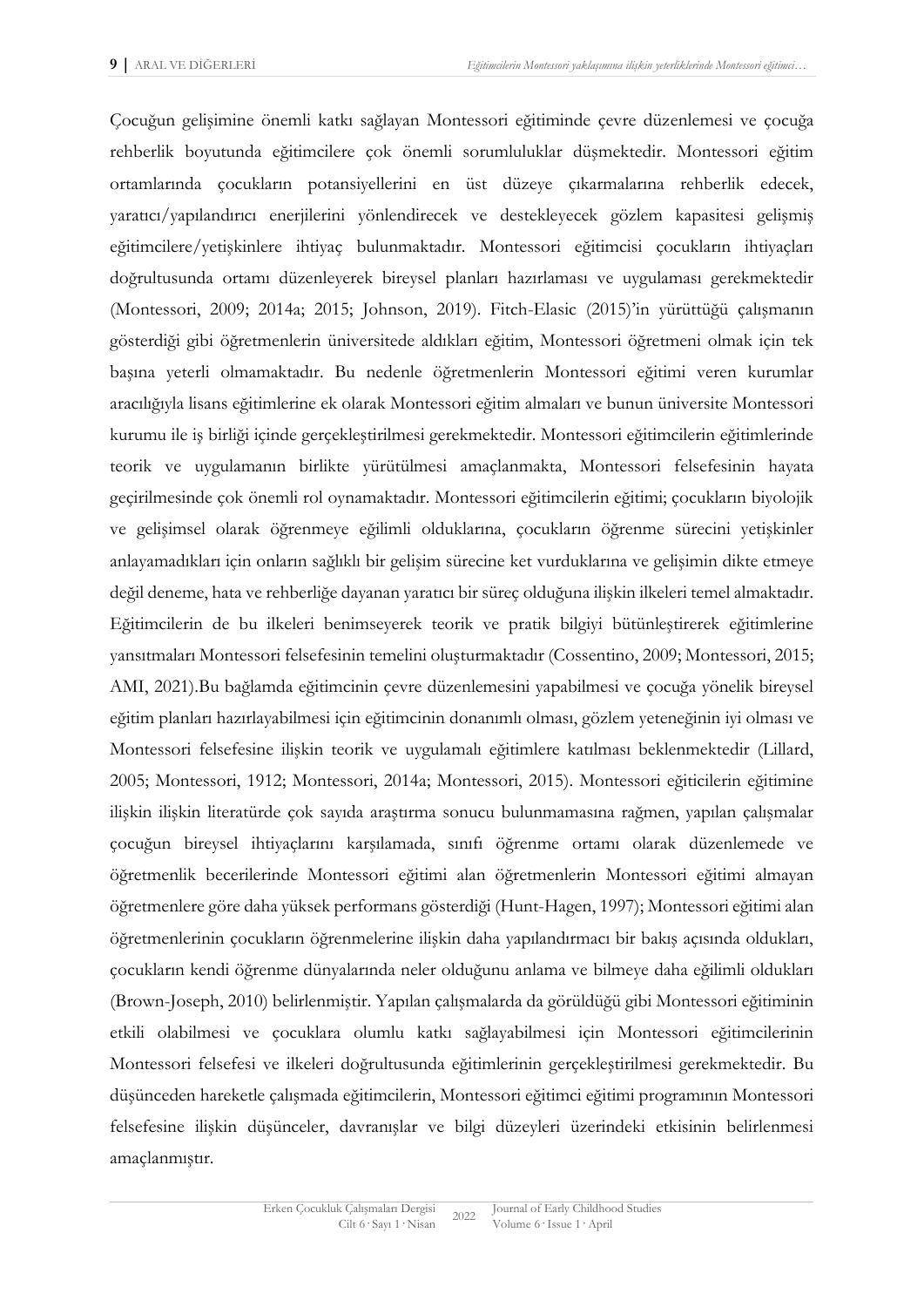## **YÖNTEM**

## **Çalışmanın Deseni**

Montessori eğitimci eğitim programının eğitimcilerin Montessori eğitimine ilişkin yeterliklerine etkisinin incelenmesi amacıyla yapılan çalışma deneysel desen kullanılarak yürütülmüştür. Araştırmanın yürütüldüğü deneysel desende ön test son test kontrol gruplu 2x2 faktöriyel desen kullanılmıştır. Desende bağımlı değişken, eğitimcilerin Montessori yaklaşımına ilişkin yeterlikleri; bağımsız değişken ise Montessori yaklaşımına ilişkin teorik ve pratik bilgileri içeren Montessori Eğitimci Eğitim Programıdır. Deneysel desende, bağımlı değişken üzerinde etkisi incelenen en az iki değişken söz konusudur. Bunlardan birisi yansız grupların oluşturduğu farklı deneysel işlem koşulları, diğer ise katılımcıların farklı zamanlardaki tekrarlı ölçümleridir (Büyüköztürk, 2015). Bu çalışmada gruplar arası değişkeni, "deney ve kontrol grupları", gruplar içi değişkeni ise "ön test ve son test ölçümleri" oluşturmaktadır.

## **Çalışma Grubu**

Araştırmanın çalışma grubunun belirlenmesinde seçkisiz amaçsal örnekleme yöntemi kullanılmıştır. Amaçsal örnekleme, belli özelliklere sahip olan bir ya da birden fazla özel duruma ilişkin yapılan çalışmalarda tercih edilen örnekleme yöntemidir (Büyüköztürk ve ark., 2016). Bu doğrultuda çalışmanın deney grubuna Montessori eğitiminin gerçekleştirileceği Ankara ilinde bir üniversitesinin uygulama anaokulunda görev yapan daha önce Montessori eğitimi almamış eğitimciler ile bu eğitime katılmak isteyen Ankara' da görev yapan eğitimciler arasından tesadüfen belirlenen eğitimciler dahil edilmiştir. Araştırmanın kontrol grubunu ise Milli Eğitim Bakanlığından izin alınan bağımsız anaokulları arasından tesadüfen belirlenen anaokullarında çalışan eğitimciler oluşturmuştur. Çalışma öncesinde deney ve kontrol grubundaki eğitimcilere araştırma sürecine ilişkin bilgi verilerek, onamları alınmış ve çalışmaya katılmayı kabul eden 56 eğitimci ile çalışma gerçekleştirilmiştir.

Çalışmaya dahil edilen eğitimcilerden deney grubunu oluşturan eğitimcilerin %88'inin; kontrol grubundaki eğitimcilerin ise %96'sının kadın olduğu hem deney hem de kontrol grubundaki eğitimcilerin ise yarısından fazlasının (deney grubu %60,7; kontrol grubu %53,57) beş yıldan daha az mesleki deneyime sahip olduğu belirlenmiştir. Eğitimcilerin Montessori felsefesine ilişkin bir kitap okuma ya da ders alma durumlarına bakıldığında ise hem deney hem de kontrol grubundaki eğitimcilerinin çoğunun Montessori felsefesine ilişkin kitap (deney grubu: %82,14, kontrol grubu: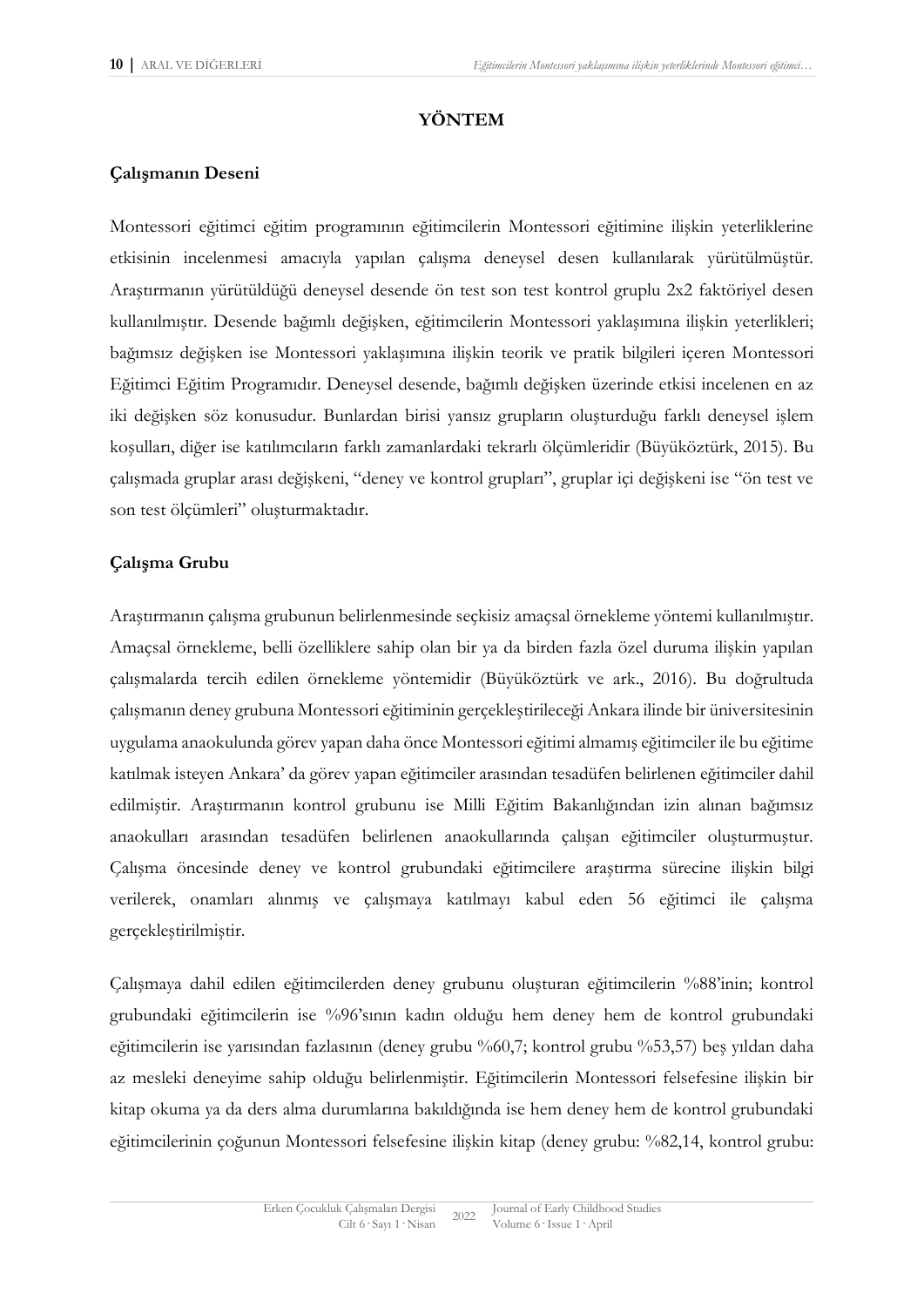%79,2) okumadıkları ve herhangi bir ders almadıkları (deney grubu: %85,71, kontrol grubu: %85,71) saptanmıştır.

## **Veri Toplama Araçları ve Uygulama Süreci**

Çalışmada eğitimciler hakkında demografik bilgileri edinmek için Genel Bilgi Formu, eğitimcilerin Montessori yaklaşımına ilişkin yeterliklerinin belirlenmesi için araştırmacılar tarafından oluşturulan Montessori Eğitimine İlişkin Değerlendirme Anketi ön test ve son test olarak kullanılmıştır.

**Genel Bilgi Formu**, eğitimciler hakkındaki demografik bilgileri elde etmek amacıyla hazırlanan sorulardan oluşan bir formdur.

**Montessori Eğitimine İlişkin Değerlendirme Anketi**, ön test ve son test olarak kullanılmak üzere araştırmacılar tarafından geliştirilen 89 maddeden oluşan bir ölçme aracıdır. Bu ölçme aracı eğitimcilerin Montessori eğitimine ilişkin düşüncelerini (30 madde), davranışlarını (28 madde) ve bilgilerini (31 madde) belirlemek amacıyla oluşturulmuştur. Ölçme aracının geçerliliğinin sınanması için kapsam geçerliği yapılmış, bu kapsamda ölçme aracında yer alan maddeler alanda görev yapan ve Montessori eğitimi ile ilgili deneyimi olan yedi uzmanın görüşüne sunulmuştur. Uzmanlardan gelen öneriler doğrultusunda kapsam geçerlik indeksi hesaplanmıştır. Kapsam geçerlik indeksi uzmanların her bir maddeyi gerekli görüp görmediklerinin belirlenmesinde kullanılmaktadır. Kapsam geçerlik indeksi (KGİ) kapsam geçerlik oranı (KGO) ortalamalarıyla elde edilmektedir (Yurdakul, 2005; Yurdakul ve Bayrak, 2012). Elde edilen bu değer, maddelerin uygunluk düzeyi için hesaplanmaktadır. Kapsam Geçerliği Oranının, -1 ile +1 arasında olması gerekmektedir. Kapsam Geçerliği Oranlarının 1,00 olduğu ve maddelerin tümünün uzmanlar tarafından çok küçük düzeltmelerle kabul edildiği saptanmıştır. Bu değerlerin ortalamasının alınmasıyla hesaplanan KGİ değeri de 1,00 olarak saptanmıştır. Yapılan analizler sonucunda ölçme aracındaki tüm maddeler tüm uzmanların uygun görmesiyle kabul edilmiştir. Veneziano ve Hooper (1997)'a göre yedi uzmanın görüşü için 0,99 olarak belirlenen değer kapsam geçerlik ölçütünün üzerinde olduğu ve elde edilen değer ile kapsam geçerliğinin sağlandığı belirlenmiştir. Uzman görüşleri doğrultusunda geçerliği sağlanan ölçme aracının güvenirliği Cronbach alfa katsayısı kullanılarak yordanmış ve Cronbach alfa katsayısı .77 olarak belirlenmiştir. Ölçme aracının Montessori Eğitimine İlişkin Düşünceler ve Montessori Eğitimi ile ilgili Davranışlar alt boyutlarında maddeler 3'lü likert (katılmıyorum, kararsızım, katılıyorum) tipinde olup Montessori Eğitimi ile ilgili Bilgi alt boyutundaki maddeler doğru-yanlış ve çoktan seçmeli maddelerden oluşmaktadır.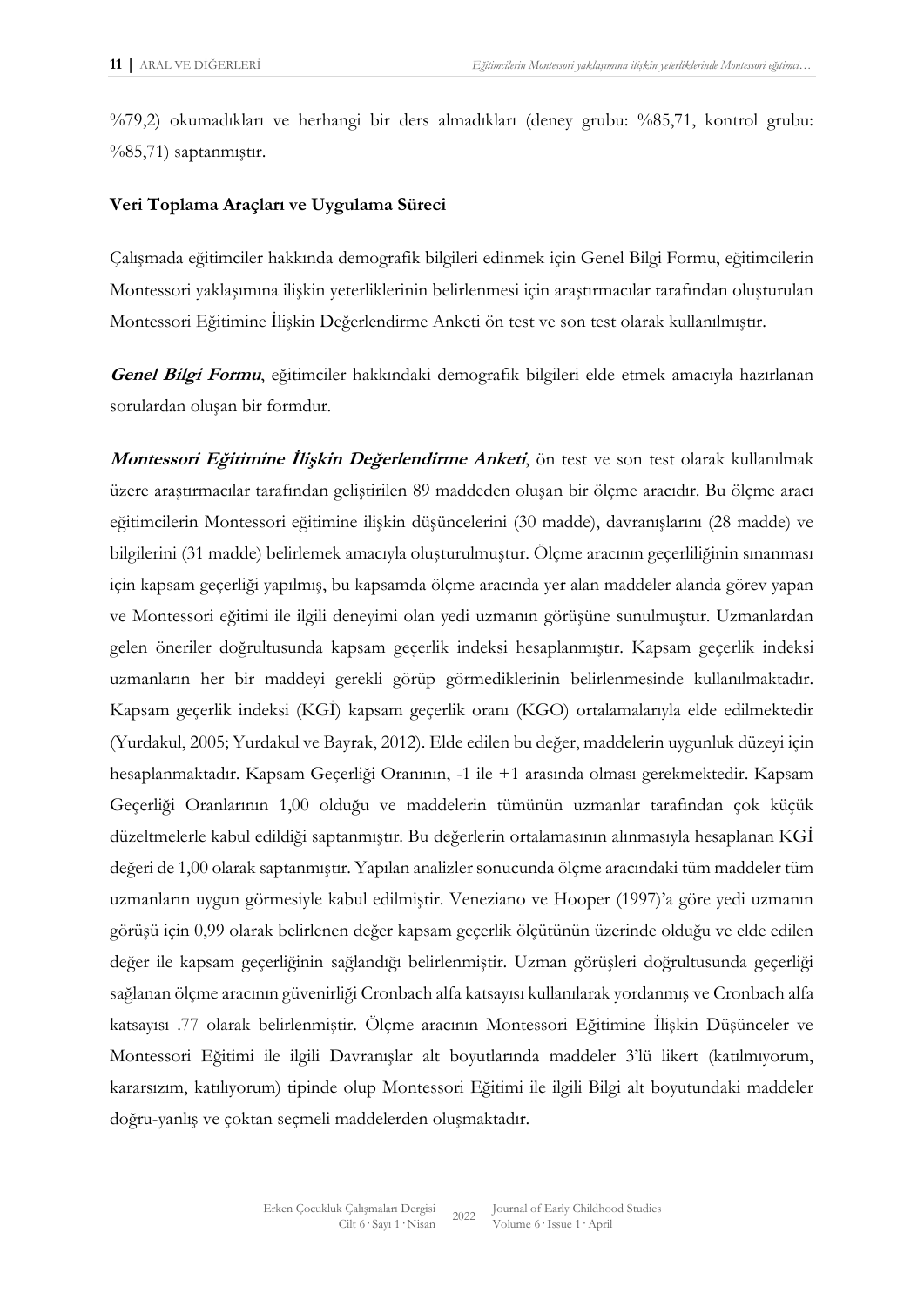**Montessori Eğitimci Eğitim Programı**, Montessori yaklaşımının felsefi temelleri, pedagojisi, yaklaşımda eğitimcinin rolü, yaklaşıma özel çalışma alanları, eğitim ortamı ve materyallere ilişkin teorik dersler ile her bir çalışma alanına ilişkin gelişimsel özelikler ile bu alana ilişkin materyallerin tek tek ele alınarak uygulama çalışmalarının yapıldığı uygulama çalışmalarını kapsamaktadır. Montessori Eğitimci Eğitim Programı, beş hafta yüz yüze, beş hafta da yüz yüze eğitimde yapılanların tekrar edilmesi ve verilen ödevlerin hazırlanması şeklinde planlanan 10 haftalık eğitim programıdır. Montessori Eğitimci Eğitim Programı, haftada 32 saat olmak üzere beş haftalık yüz yüze eğitim olmak üzere toplam 160 saat olarak planlanmıştır. Planlanan beş haftalık 160 saatlik yüz yüze eğitim dışındaki beş haftada ise yüz yüze eğitimde yapılanlar tekrar edilerek eğitimcilerin verilen ödevleri yapmaları beklenmektedir. Montessori Eğitimci Eğitim Programı tamamlandıktan sonra, eğitime katılan eğitimcilerin tamamı tek tek uygulamalı değerlendirmelere tabi tutulmuştur.

Program, araştırmacılar tarafından hazırlanarak Uluslararası Montessori Derneği'nden (The Association Montessori International-AMI) Montessori eğitimi almış, farklı ülkelerde Montessori terapisi eğitimine katılmış, Montessori Eğitimi ile ilgili dersler ve seminerler vermiş ve Montessori eğitimini Türkiye'de farklı okul öncesi eğitim kurumlarında uygulamış olan alan uzmanının görüşüne sunulmuştur. Görüş ve öneriler doğrultusunda içerik ve süreç hakkında planlama yapılmıştır.

Program hazırlama sürecinde destek olan uzman tarafından Montessori Eğitimci Eğitim Programı uygulanmıştır. Eğitimler sırasında öncelikle kuramsal bilgilere yer verilmiş, daha sonra her bir alana ilişkin uygulamalar tek tek uygulamalı olarak eğitimci tarafından anlatılmış, eğitimcilerin anlatılan uygulamaları Montessori materyallerini kullanarak tekrar etmeleri sağlanmıştır.

Eğitim sürecinde bağımsız iki gözlemci yapılandırılmamış gözlemler yaparak notlar tutmuş, bu notlar doğrultusunda Montessori eğitmeni ile gözlemciler eğitime katılan eğitimciler hakkında değerlendirmeler yapmışlardır. Deney grubundaki her bir eğitimcinin performansı değerlendirme ve gözlemlerden elde edilen bilgiler doğrultusunda belirlenmiştir. Montessori Eğitimci Eğitim Programının tamamlanmasının ardından deney ve kontrol grubundaki eğitimcilere son testler uygulanarak deneysel süreç tamamlanmıştır.

Montessori Eğitimci Eğitim Programında yüz yüze eğitimlerde ele alınan konular ile yapılan uygulamalar ve eğitimcilerin tekrarları ve ödevleri aşağıda sunulmuştur: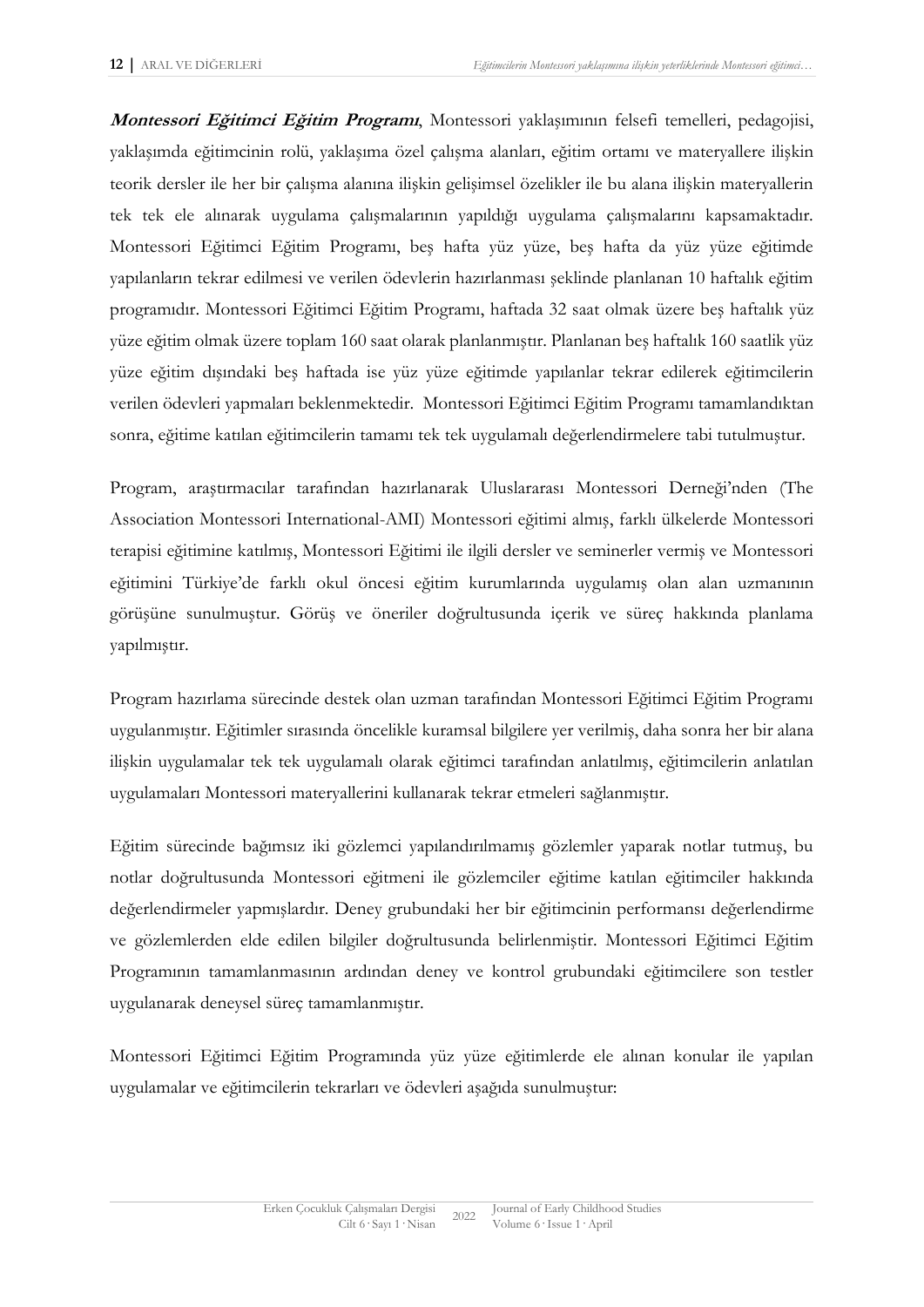| Haftalar        | Haftalık Program İçeriği                                                            |
|-----------------|-------------------------------------------------------------------------------------|
| Hafta:<br>1.    | Maria Montessori'nin Hayatı ve Felsefenin Doğuşu                                    |
| Yüz Yüze Eğitim | Çocuk Gelişimi ve Montessori'nin Çocuk Gelişimine Bakışı                            |
|                 | Montessori Felsefesine Özgü Gelişimsel Kavramlar                                    |
|                 | Montessori Eğitiminin Çalışma Alanları ve Materyallere İlişkin Özellikler           |
| Hafta:<br>2.    | Yüz Yüze Eğitimdeki Konuların Tekrarı                                               |
| Çalışma Haftası | Ödev 1: "Emici Zihin" kitabı ve kavramı üzerine sunum hazırlama                     |
| Hafta:<br>3.    | Montessori Eğitiminde Eğitimcinin Rolü                                              |
| Yüz Yüze Eğitim | Montessori Eğitiminde Gözlemin Yeri ve Önemi                                        |
|                 | Montessori Eğitiminde Ödül, Ceza ve Öz Düzenleme                                    |
| Hafta:<br>4.    | Yüz Yüze Eğitimdeki Konuların Tekrarı                                               |
| Çalışma Haftası | Ödev 2: "Çocuğun Keşfi" kitabından ilgili bölüme ilişkin rapor hazırlama            |
| Hafta:<br>5.    | Montessori Eğitiminde Günlük Yaşam Becerileri ve Materyalleri                       |
| Yüz Yüze Eğitim | Montessori Eğitiminde Duyu Gelişimi ve Duyu Materyalleri                            |
|                 | Montessori Eğitiminde Dil Gelişimi ve Dil Materyalleri                              |
| Hafta:<br>6.    | Yüz Yüze Eğitimdeki Konuların Tekrarı                                               |
| Çalışma Haftası | Ödev 3: "Çocukluğun Sırrı" kitabından ilgili bölümlere ilişkin sunum hazırlama      |
|                 | Ödev 4: "Çocuğun Keşfi" kitabından ilgili bölümlere ilişkin sunum hazırlama         |
|                 | Ödev 5: "Çocuğun Keşfi" kitabından ilgili bölümlere ilişkin sunum hazırlama         |
| Hafta:<br>7.    | Montessori Eğitiminde Matematik Eğitimi ve Materyalleri                             |
| Yüz Yüze Eğitim | Montessori Eğitiminde 1. Grup Matematik Materyaller                                 |
|                 | Montessori Eğitiminde 2. Grup Matematik Materyaller                                 |
| Hafta:<br>8.    | Yüz Yüze Eğitimdeki Konuların Tekrarı                                               |
| Çalışma Haftası | Ödev 6: "Çocuğun Keşfi" ve bir Montessori öğretmeni olmak konulu rapor              |
|                 | hazırlama                                                                           |
|                 | Ödev 7: "Çocuğun Keşfi" ve gözlem ile ilgili rapor hazırlama                        |
|                 | Ödev 8: Montessori eğitim ortamlarında hareket gelişiminin desteklenmesi ile ilgili |
|                 | rapor hazırlama                                                                     |
| Hafta:<br>9.    | Montessori Eğitiminde 3. Matematik Grup Materyaller                                 |
| Yüz Yüze Eğitim | Montessori Eğitiminde 4. Grup Matematik Materyaller                                 |
|                 | Montessori Eğitiminde Kozmik Eğitim ve Materyalleri                                 |
|                 | Genel Değerlendirme                                                                 |
| 10. Hafta:      | Yüz Yüze Eğitimdeki Konuların Tekrarı                                               |
| Çalışma Haftası | Ödev 9: Montessori eğitiminde duyuların desteklenmesi ile ilgili rapor hazırlama    |
|                 | Ödev 10: Ödül ve cezanın olmadığı bir eğitim ortamında "Özgürlük ve disiplin"       |
|                 | üzerine okumalar yapma                                                              |
|                 | Ödev 11: Montessori'de "normalleşme" ve "deviasyon" kavramları ile ilgili rapor     |
|                 | hazırlama                                                                           |
|                 | Ödev 12: "Eğitim yaşam için yardımdır" cümlesini eleştirel bir gözle analiz etme    |

Tablo 1. Montessori Eğitimci Eğitimi Programı içeriği

Montessori Eğitimci Eğitimi sonrasında deney grubunda yer alan eğitimciler görev yaptıkları anaokullarında Montessori eğitimini uygulamaya başlamışlardır. Bu süreçte eğitimciler, araştırmacılar arasında yer alan Montessori eğitimi konusunda araştırmalar yürüten, bir Montessori anaokulunun eğitim sorumluluğunu yürüten, erken çocukluk dönemi ile ilgili Montessori eğitimini Türkiye ve İngiltere'de alan, Amsterdam'da AMI eğitmeni gözetiminde uygulamalar yapan ve bağımsız bir gözlemci tarafından gözlenerek değerlendirilen bir eğitmen/mentör tarafından Montessori Eğitimci Eğitim programına katılan eğitimciler anaokullarında gözlenmiş, bireysel dönütler vermiş ve ihtiyaç duyulan noktalarda bireysel destek eğitimi verilmiştir.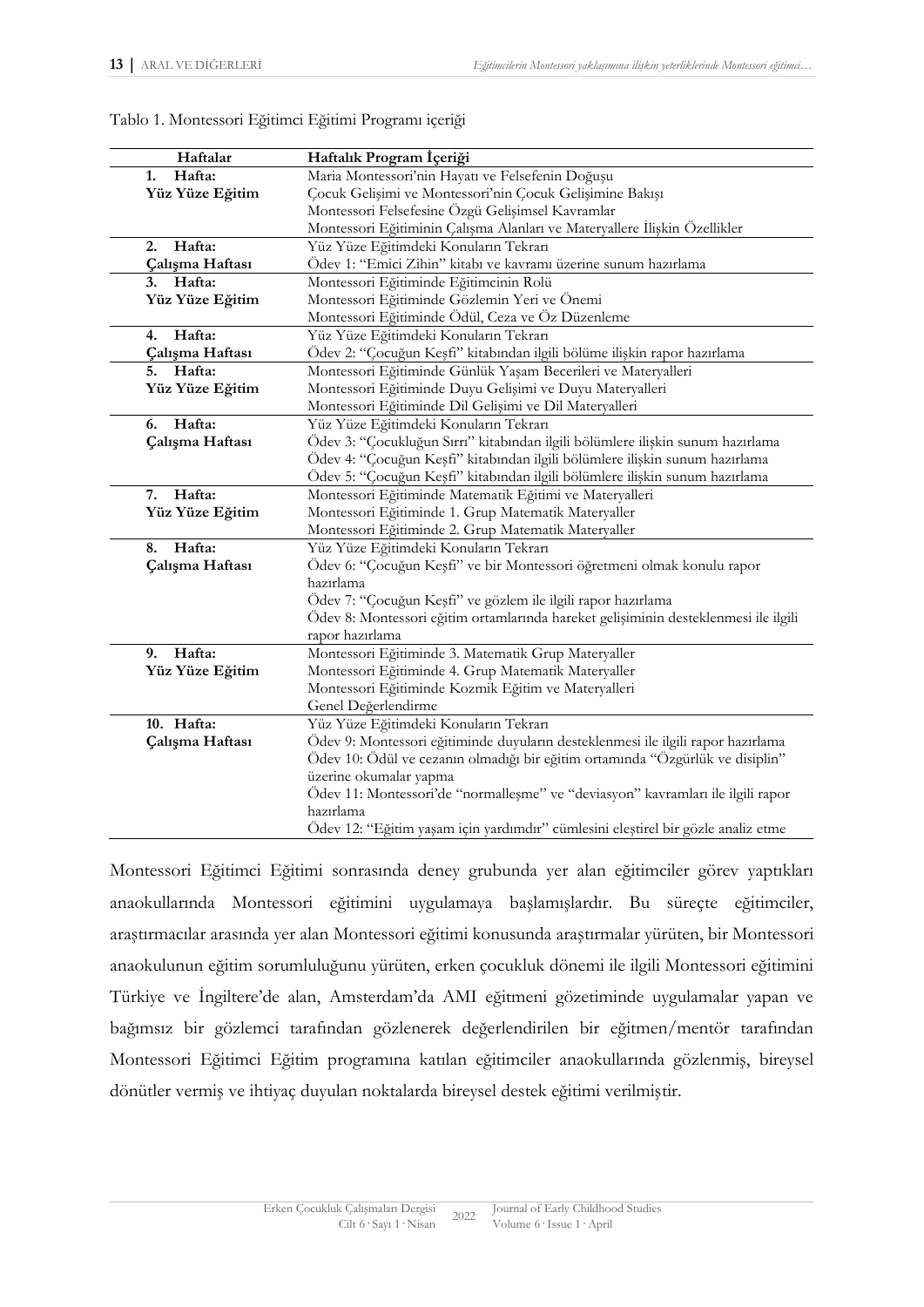#### **Verilerin Analizi**

Deney ve kontrol grubundaki eğitimcilerin Montessori Eğitimine İlişkin Değerlendirme Anketinden aldıkları ön test, son test puanlarından elde edilen veriler, bir gruptaki eğitimci sayısının 30'un altında olması nedeniyle parametrik olmayan istatistikler kullanılarak analiz edilmiştir (Büyüköztürk, 2015). Çalışmaya dahil edilen deney ve kontrol grubundaki eğitimcilerin Montessori Eğitimine İlişkin Değerlendirme Anketine ilişkin ön test puan ortalamaları arasında anlamlı bir farklılık olup olmadığını belirlemek için parametrik olmayan Mann Whitney U, deney ve kontrol grubundaki eğitimcilerin ön test son test puan ortalamaları arasında anlamlı bir farklılık olup olmadığını belirlemek için parametrik olmayan Wilcoxon testleri kullanılmıştır.

### **BULGULAR**

Deney ve kontrol grubundaki eğitimcilerin Montessori yaklaşımına ilişkin yeterliklerini belirlemeye yönelik hazırlanan ölçme aracından elde edilen bulgular aşağıda tablolarda sunularak açıklanmıştır.

Tablo 2. Deney ve kontrol grubundaki eğitimcilerin Montessori Eğitimine İlişkin Değerlendirme Anketi alt testlerine ait ön test puanlarına ilişkin Mann Whitney U testi sonuçları

|                               |         | N  | $\mathbf x$ | Sira Ort. | Sira Top. |        | Р    |
|-------------------------------|---------|----|-------------|-----------|-----------|--------|------|
| Montessori Eğitimi            | Denev   | 28 | 83.80       | 25.70     | 642.50    | 307.50 | .922 |
| Hakkındaki Düsünceler         | Kontrol | 28 | 83.60       | 25.30     | 632.50    |        |      |
| Montessori Eğitimi ile ilgili | Deney   | 28 | 76.40       | 25.76     | 644.00    | 306.00 | .899 |
| Davranıslar                   | Kontrol | 28 | 76.04       | 25.24     | 631.00    |        |      |
| Montessori Eğitimi ile ilgili | Deney   | 28 | 21.56       | 27.30     | 682.50    | 267.50 | .381 |
| Bilgi Testi                   | Kontrol | 28 | 21.12       | 23.70     | 592.50    |        |      |

Tablo 2 incelendiğinde deney ve kontrol grubunun Montessori Eğitimine İlişkin Değerlendirme Anketi alt testlerine ilişkin ön test puanları arasında anlamlı bir fark olmadığı belirlenmiştir (p>.05). Bu da deneysel süreç öncesinde deney ve kontrol grubundaki eğitimcilerin benzer bir yeterlik düzeyinde olduklarını göstermektedir.

Tablo 3. Deney ve kontrol grubundaki eğitimcilerin Montessori Eğitimine İlişkin Değerlendirme Anketi alt testlerine ait son test puanlarına ilişkin Mann Whitney U testi sonuçları

|                               |         | N  | $\mathbf{x}$ | Sira Ort. | Sira Top. |       |          |
|-------------------------------|---------|----|--------------|-----------|-----------|-------|----------|
| Montessori Eğitimi            | Deney   | 28 | 89.24        | 36.10     | 902.50    | 47.50 | $.000**$ |
| Hakkındaki Düşünceler         | Kontrol | 28 | 83.56        | 14.90     | 372.50    |       |          |
| Montessori Eğitimi ile ilgili | Denev   | 28 | 83.36        | 37.28     | 932.00    | 18.00 | $.000**$ |
| Davranıslar                   | Kontrol | 28 | 74.92        | 13.72     | 343.00    |       |          |
| Montessori Eğitimi ile ilgili | Deney   | 28 | 27.92        | 37.46     | 936.50    | 13.50 | $.000**$ |
| Bilgi Testi                   | Kontrol | 28 | 21.20        | 13.54     | 338.50    |       |          |

 $*$  $p$ <.001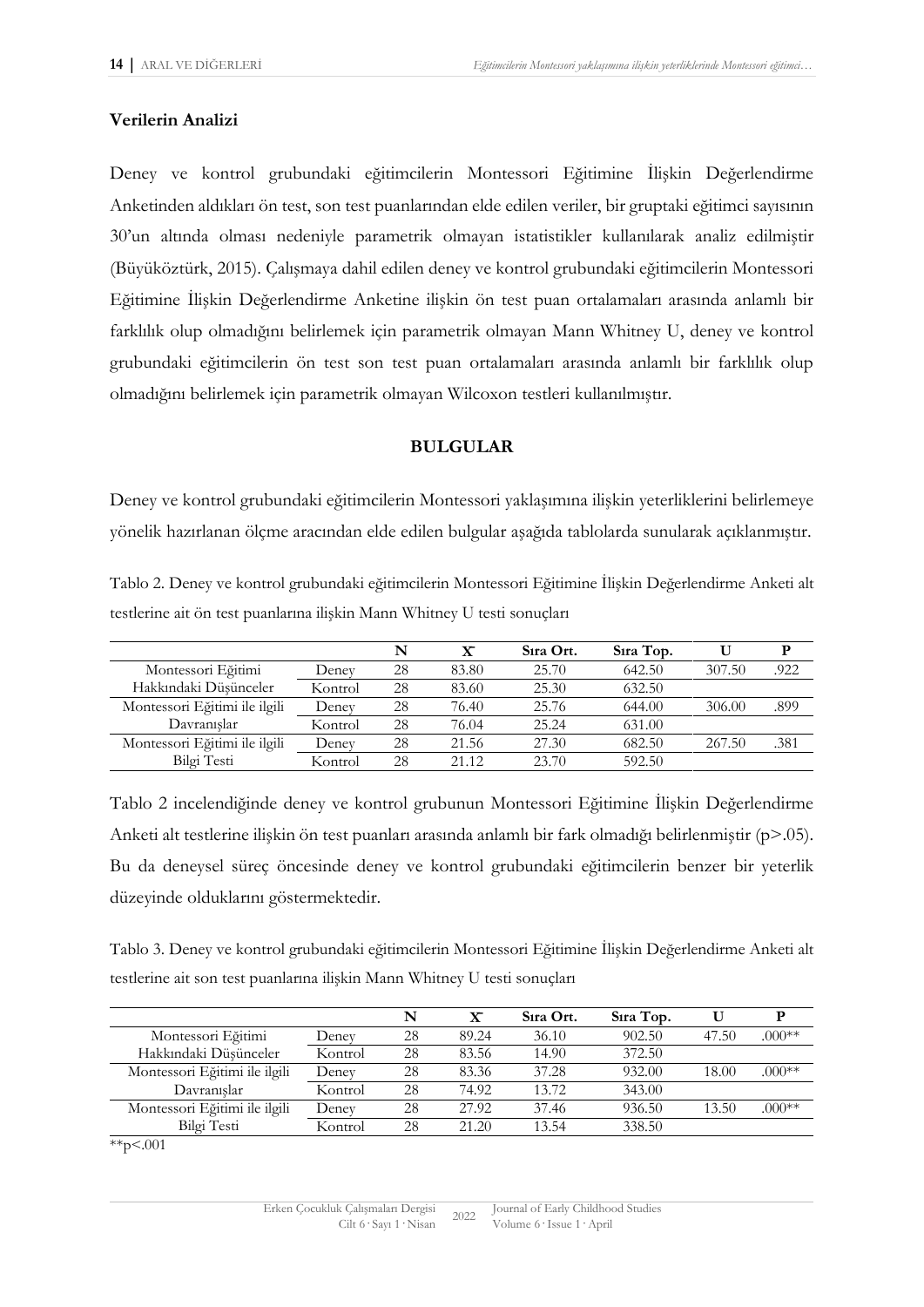Deney ve kontrol grubunun Montessori Eğitimi Hakkındaki Düşünceler (U: 47.50, P<.001) Montessori Eğitimi ile ilgili Davranışlar (U: 18.00, P<.001) ve Montessori Eğitimi ile ilgili Bilgi Testi (U: 13.50, P<.001) son test puanları arasında anlamlı bir fark bulunmaktadır. Sıra ortalamaları da karşılaştırıldığında deney grubundaki eğitimcilerin son test puanlarının kontrol grubundaki eğitimcilerin puanlarından yüksek olduğu dolayısıyla yeterlik düzeylerinin daha yüksek olduğu görülmektedir.

Tablo 4. Kontrol grubundaki eğitimcilerin Montessori Eğitimine İlişkin Değerlendirme Anketi alt testlerine ait ön test ve son test puanlarına ilişkin Wilcoxon Testi sonuçları (n=28)

|                               |         | $\mathbf x$ | Sira Ort. | Sira Top. |         | P    | Etki<br>Büyüklüğü |
|-------------------------------|---------|-------------|-----------|-----------|---------|------|-------------------|
| Montessori Eğitimi Hakkındaki | Ontest  | 83.60       | 3.5       |           | $-.137$ | .891 | $-0.027$          |
| Düsünceler                    | Sontest | 83.56       | 2.67      |           |         |      |                   |
| Montessori Eğitimi ile ilgili | Ontest  | 76.04       |           | 12        | $-.315$ | .752 | $-0.063$          |
| Davranıslar                   | Sontest | 74.92       | 4.5       |           |         |      |                   |
| Montessori Eğitimi ile ilgili | Ontest  | 21.12       | 5.17      | 15.50     | $-.355$ | .722 | $-0.071$          |
| Bilgi Testi                   | Sontest | 21.20       | 4.10      | 20.50     |         |      |                   |

Tablo 4 incelendiğinde kontrol grubundaki eğitimcilerin Montessori Eğitimine İlişkin Değerlendirme Anketi alt testlerine ilişkin yeterliklerinde ön test ve son test puanları arasında anlamlı bir farklılık olmadığı (p>. 05) görülmektedir. Söz konusu bulgu deney grubunun Montessori eğitimci eğitimi aldığı süreç boyunca kontrol grubunun Montessori eğitimi konusundaki düşünceleri, davranışları ve bilgi düzeylerinde bir değişiklik olmadığının göstermektedir.

Tablo 5. Deney grubundaki eğitimcilerin Montessori Eğitimine İlişkin Değerlendirme Anketi alt testlerine ait ön test ve son test puanlarına ilişkin Wilcoxon Testi sonuçları (n=28)

|                                              |         | $\mathbf{x}$ | Sira Ort. | Sira Top. | z        | Р       | Etki<br>Büyüklüğü |
|----------------------------------------------|---------|--------------|-----------|-----------|----------|---------|-------------------|
| Montessori Eğitimi                           | Ontest  | 83.80        | .00       | .00       | $-4.385$ | $.000*$ | $-0.877$          |
| Hakkındaki Düşünceler                        | Sontest | 89.24        | 13        | 325       |          |         |                   |
| Montessori Eğitimi ile<br>ilgili Davranışlar | Ontest  | 76.40        | .00       | .00       | $-4.383$ | $.000*$ | $-0.876$          |
|                                              | Sontest | 83.36        | 13        | 325       |          |         |                   |
| Montessori Eğitimi ile<br>ilgili Bilgi Testi | Öntest  | 21.56        | ↑         | ◠         | $-4.240$ | $.000*$ | $-0.848$          |
|                                              | Sontest | 27.92        | 12.96     | 298       |          |         |                   |

Tablo 4 incelendiğinde deney grubundaki eğitimcilerin Montessori Eğitimine İlişkin Değerlendirme Anketi alt testlerine ait ön test ve son test puanları arasında anlamlı bir farklılık olduğu (p<.001) görülmektedir. Bu durum da Montessori Eğitimci Eğitimi Programının eğitimcilerin Montessori yaklaşımına ilişkin yeterliklerini olumlu yönde etkilediğini göstermektedir.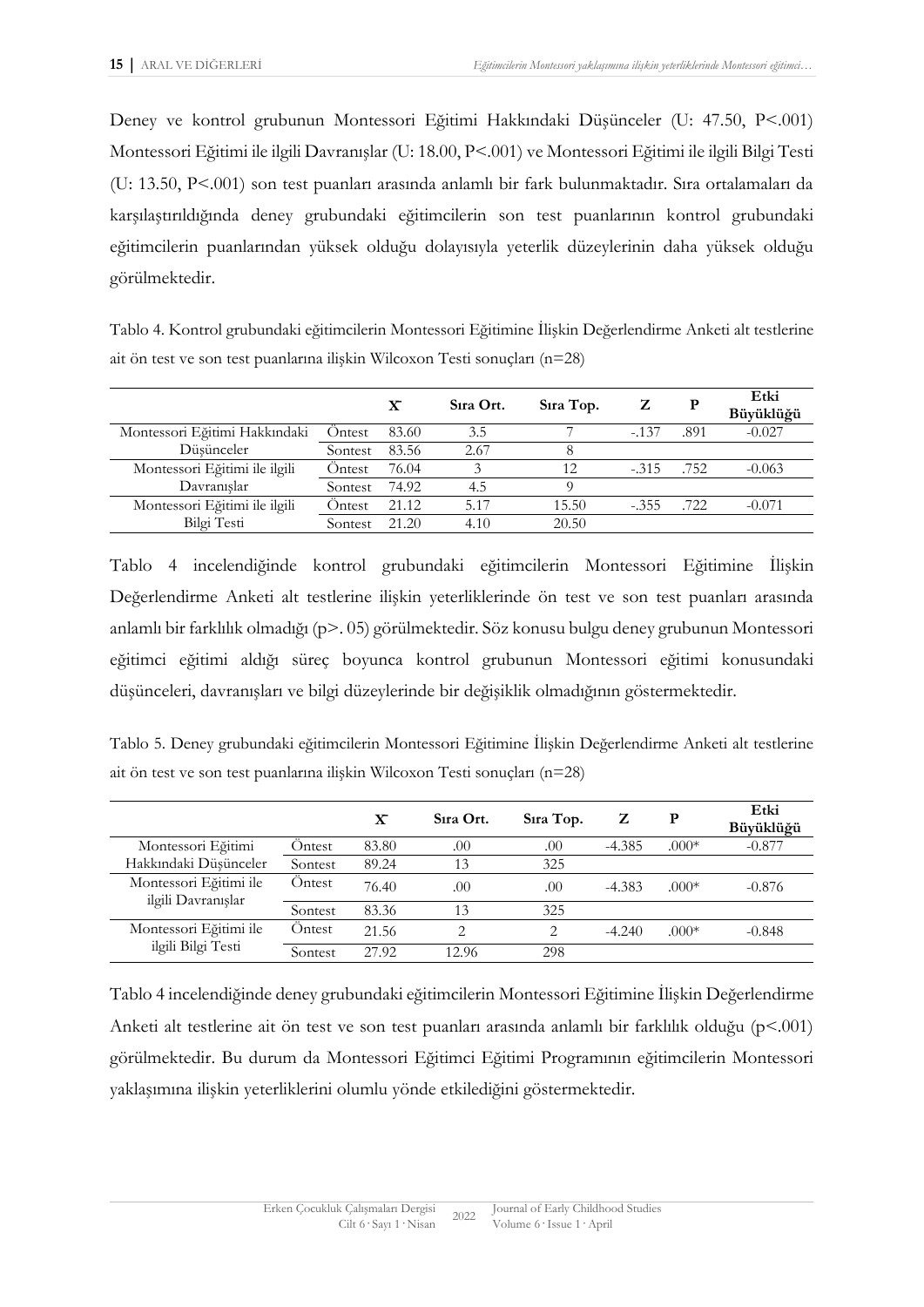## **SONUÇ ve TARTIŞMA**

Montessori eğitimcisi olma süreci hem teorik hem de uygulamada geleneksel eğitim yaklaşımından farklı bir sürece sahiptir. Bir eğitimcinin Montessori yaklaşımını uygulayabilmesi için yaklaşımın felsefesi ve yaklaşıma özgü materyallerin uygulama sürecine dahil olması ve yeterliliklere sahip olması beklenmektedir (Christensen, 2019; Cossentino, 2009). Bu çalışmada eğitimcilerin katıldığı Montessori eğitiminin eğitimcilerin düşüncelerine, davranışlarına ve bilgilerine yansıyan değişimleri ortaya koymak amaçlanmıştır.

Malm (2004) tarafından İsveç'teki Montessori eğitimcilerinin mesleki yaşam öykülerinin incelenmesi amacıyla yapılan araştırmada sekiz Montessori eğitimcisi ile görüşmeler gerçekleştirilmiş, sonuçta Montessori eğitiminin; eğitimcilerin mesleki rol ve değerlerinde, kişisel değerlerinde ve bugüne ve geleceğe bakış açılarında olumlu değişiklikler sağladığı belirlenmiştir. Montessori Eğitimi alan eğitimcilerin genel kültür ve genel yetenek alanlarında kendilerini geliştirmeye, daha fazla araştırma yapmaya yöneldikleri ve bu edindikleri bilgileri Montessori felsefesine uygun şekilde çocuklara sundukları izlenmiştir. Çalışmada da görüldüğü gibi eğitimciyi destekleyen mesleki gelişim programlarının çocuklara destek olma ve onların başarıyı deneyimlemelerine fırsat oluşturma açısından oldukça önemli olduğu görülmektedir. Ayrıca yeterli düzeyde eğitim almayan eğitimcilerin Montessori eğitimini uygulamada yetersiz kaldığı da (Danner ve Fowler, 2015) yapılan araştırmalarda dikkati çekmektedir. Bu sonuçlar, Montessori eğitiminin, eğitimcilerin Montessori eğitimi konusunda yeterliklerini arttırması ile birlikte eğitimcilerin kişisel özelliklerine yansıdığı ve bunun da Montessori eğitimini uygulamada davranış ve tutum boyutunda olumlu yansımalara neden olduğu, bu doğrultuda Montessori Eğitimci Eğitim programının eğitimcilerin yeterliklere katkı sağladığı vurgulamaktadır.

Atlı ve arkadaşları (2016) yapmış olduğu başka bir çalışmada da Montesori yaklaşımının uygulandığı okullarda görev yapan öğretmenlerin Montessori yaklaşımına ilişkin eğitimlerin sürekli sağlanması gerektiği, uygulamalı ve teorik olmak üzere iki kapsamı da ele alması gerektiği belirtilmekte ve özellikle hizmet içi eğitimlere vurgu yapılmaktadır. Türkiye'de Montessori eğitici eğitimlerini çeşitli kurum ve kuruluşlar tarafından sunulduğu, teorik- pratik veya sadece teorik eğitimlerin verildiği, aynı zamanda Montessori eğitici eğitimi programlarının çocukların olmadığı ortamlarda yapıldığı ve deneyimli süpervizyon desteğinin yetersiz olduğu veya hiç olmadığı belirtilmektedir (Atlı ve ark., 2016).

Araştırma kapsamında gerçekleştirilen eğitimlerde Montessori Eğitici Eğitimi hem teorik hem de uygulamalı olarak sürdürülmüş, eğitim sonrası eğitimcilerin süpervizyon kapsamında uygulama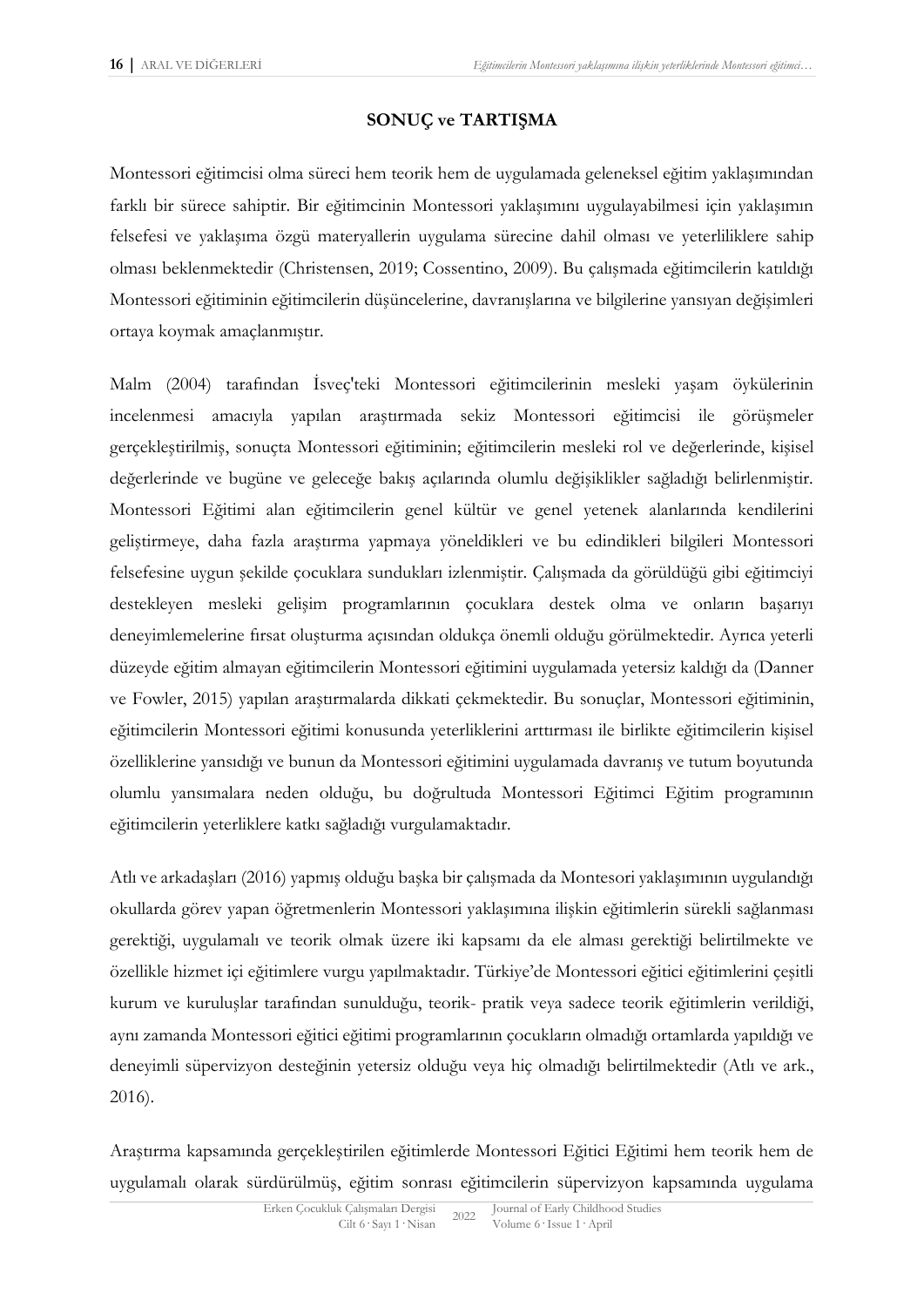yapmaları sağlanarak bu süreci Montessori alanına hakim bir uzman gözetiminde tamamlamaları sağlanmıştır. Uygulama aşamasında her katılımcıya uygulama esnasında bireysel dönüt ve birebir uygulamalarla ihtiyaç duyduğu noktalarda destek verilmiş ve Montessori sınıfında mümkün olduğunca uygulamalar yapmaları için sınıf ortamı eğitimcilere sunulmuştur. Araştırma kapsamında yürütülen Montessori eğitimcilerin eğitim programının teorik ve uygulamayı kapsaması, eğitimcilere eğitim sonrası birebir uygulama ve süpervizyon alma imkanının sağlanmasının araştırmanın bulguları olan Montessori eğitimi hakkındaki düşünce, davranış ve bilgi testinde kontrol grubu ve deney grubu son test puanları arasında ve deney grubunun ön test ve son test puanları arasındaki anlamlı farkın üzerinde etkisi olduğu düşünülmektedir.

Fitch-Elasic (2015) yürüttüğü çalışma sonucunda da üniversite ile iş birliği şeklinde yürütülen Montessori eğitiminin öğretmenlerin, Montessori felsefesine ilişkin yeterlilik düzeylerini arttığı belirlenmiştir. Bu bulgu araştırma bulguları ile de benzer bir bulgu olup araştırma kapsamında verilen Montessori Eğitimcilerin Eğitimi Programının üniversite iş birliği ile gerçekleştirilmesi, nitelik, sürdürülebilirlik ve eğitime ulaşılabilirlik açısından da önemli görülmektedir.

Montessori öğretmeni olmanın ne anlam ifade ettiği ve neden tercih edildiğinin ortaya konmasını amaçlayan bir çalışmada da; öğretmenlerin anlam ve tercihlerinin çocukların bireyselliğine saygı duymak, karma yaş grubunun getirdiği avantajlarını gözlemlemek, eğitim ortamını çocukların ihtiyaçları temelinde tasarlamak noktalarında öğretmenlik algılarının şekillenmesine katkıda bulunduğunu belirttikleri görülmüştür (Değirmenci ve ark., 2018). Eğitimci eğitimlerine eğitimci gözüyle bakıldığı başka bir çalışmada ise Montessori eğitiminin eğitimcilerin uyum ve gelişimlerinin yanı sıra, okulların özelliklerine göre program geliştirme becerilerine de katkı sağladığı ortaya konulmuştur (Fernandez, 2007). Araştırmalar göstermektedir ki Montessori felsefesine dayalı eğitimcilerin eğitimleri sadece yaklaşıma özgü değil farklı alanlarda da öğretmenlere katkı sağlamaktadır. Bu araştırmalardan hareketle Montessori eğitici eğitimi programına katılan eğitimcilerin Montessori yöntemine ilişkin yeterlilikleri ile birlikte çocuk ve gelişime ilişkin algılarının da olumlu yönde farklılıklar olabileceği düşünülmektedir.

Alternatif eğitim yaklaşımlarından biri olan Montessori eğitim yaklaşımının uygulanabilmesi üç temel bileşene bağlıdır. Bunlar yaklaşıma özgü materyaller, yaklaşımın felsefesine uygun olarak düzenlenmiş eğitim ortamı ve yaklaşım ile ilgili özel eğitim almış eğitimcilerdir. Bu bileşenlerden öğretmen eğitiminin temel koşul olduğu düşünülmektedir. Montessori eğitimine ilişkin yeterliklerini belirlenmesi ve eğitimcilere verilen Montessori Eğitimci Eğitim Programının Montessori yaklaşımına ilişkin yeterliklerine etkisinin belirlenmesinin amaçlandığı araştırmada teori ve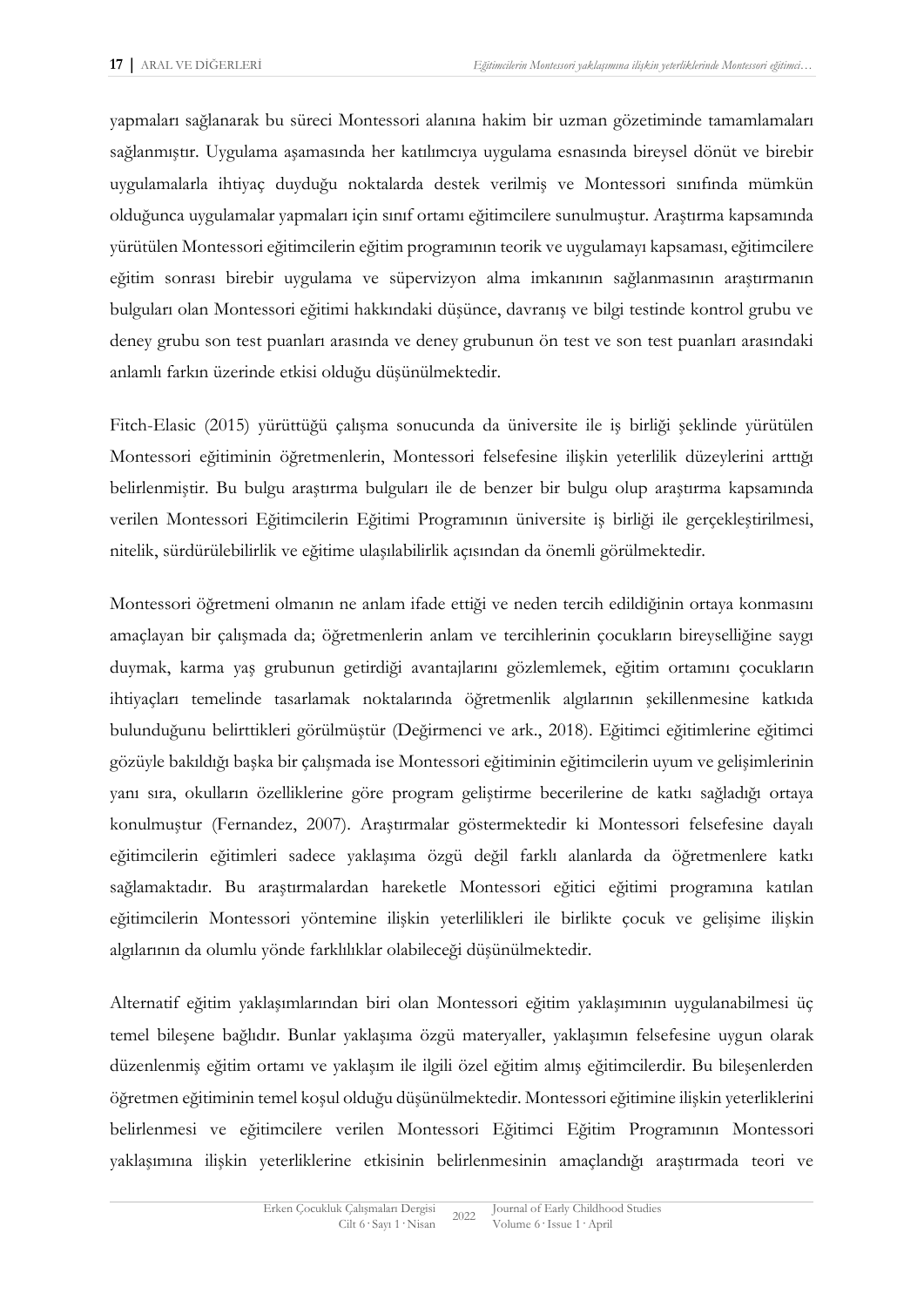uygulamaya dayanan Montessori eğitimcilerin eğitiminin, eğitimcilerin Montessori felsefesine ilişkin bilgi sahibi olmalarında, uygulamaya dönük olarak gerekli becerileri kazanmalarında etkili olduğu sonucuna ulaşılmıştır.

Bu sonuç doğrultusunda Montessori yaklaşımına ilişkin eğitici eğitimlerinin yapılmasının alana (mikro düzeyde eğitim, eğitici ve çocuk üzerinde, makro düzeyde ise eğitim sistemi üzerinde) büyük katkı sağlayacağı düşünülmektedir. Gerek yasal gerekse akademik boyut düşünüldüğünde Montessori eğitimci eğitimlerinin Montessori felsefesi ve uygulamasına hakim ve uluslararası kuruluşlardan eğitim almış kişiler tarafından verilmesi, Montessori eğitiminin bazı Avrupa ülkelerinde olduğu gibi Milli Eğitim Bakanlığı ve Üniversiteler ile iş birliği içerisinde yaygınlaştırılması önerilebilir.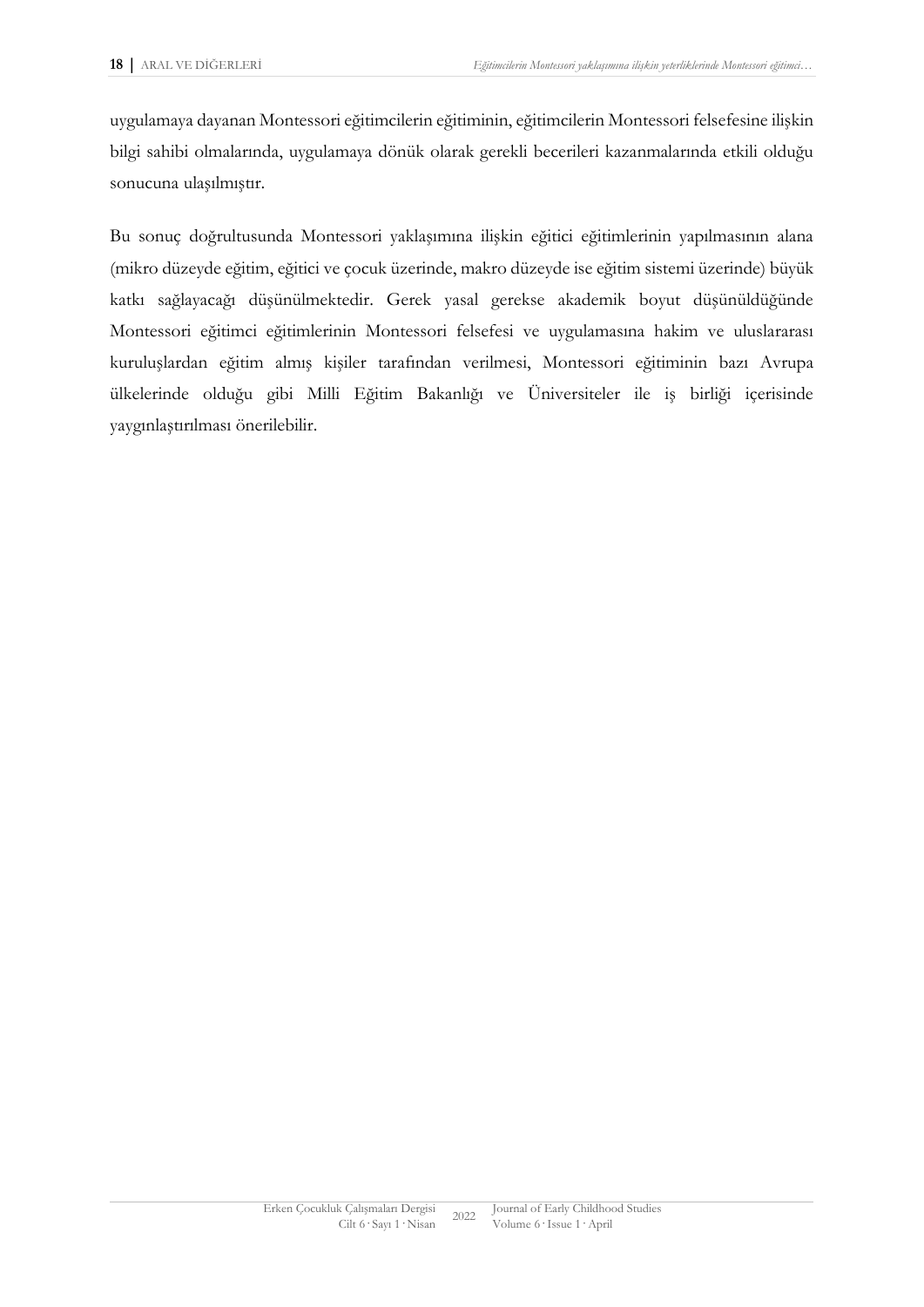### **KAYNAKÇA**

- Aghajani, F. & Saheli, H. (2020). Effects of Montessori Teaching Method on Writing Ability of Iranian Male and Female EFL Learners. *Journal of Practical Studies in Education, 2(1),* 8-15.
- AMI (2021). Montessori Educators. Erişim Adresi: [https://montessori-ami.org/about](https://montessori-ami.org/about-montessori/montessori-educators)[montessori/montessori-educators](https://montessori-ami.org/about-montessori/montessori-educators) Erişim Tarihi: 25.10.2021.
- Ansari, A., & Winsler, A. (2020). The long-term benefits of Montessori pre-K for Latinx children from low-income families. *Applied Developmental Science,* doi.org/10.1080/10888691.2020.1781632, Erişim Tarihi: 25.10.2021.
- Aral, N., Yıldız Bıçakçı, M., Yurteri Tiryaki, A., Çetin Sultanoğlu, S. & Şahin, S. (2015). Montessori Eğitiminin Çocukların Gelişimine Etkisinin İncelenmesi. *Hacettepe Üniversitesi Eğitim Bilimleri Enstitüsü Eğitim Araştırmaları Dergisi, 1(1),* 32-52.
- Atlı, S., Korkmaz, M., Taştepe, T., & Köksal-Akyol, A. (2016). Montesori yaklaşımının uygulandığı okullarda görev yapan öğretmenlerin Montessori yaklaşımına ilişkin görüşleri, *Eurasian Journal of Educational Research, 66,* 123-138.
- Basargekar, A., & Lillard, A. S. (2021). Math achievement outcomes associated with Montessori education. *Early Child Development and Care, 191 (7-8),* 1207-1218.
- Brown-Joseph, L. A. (2010). *Public Montessori educational instructional practices: A deeper look into accountability.* (Doctoral dissertation). Retrived from ProQuest (3412471).
- Buldur, A & Gokkus, İ. (2021). The Effect of Montessori Education on the Development of Phonological Awareness and Print Awareness. *Research in Pedagody, 11(1),* 264-277.
- Budish, D. (2020). The Effects of Connecting Rituals on Verbal Conflicts in the Montessori Preschool Classroom. Retrieved from Sophia, the St. Catherine University repository. Erişim Adresi: https://sophia.stkate.edu/maed/363. Erişim Tarihi: 25.10.2021.
- Büyüköztürk, Ş. (2015). *Sosyal Bilimler için Veri Analizi El Kitabı*. Ankara: Anı Yayınları.
- Büyüköztürk, Ş., Kılıç, E., Akgün, Ö., Karadeniz, Ş., & Demirel, F. (2016). *Bilimsel Araştırma Yöntemleri.* Ankara: Pegem Akademi.
- Christensen, O. (2019). Montessori Identity in Dialogue: A Selected Review of Literature on Teacher Identity. *Journal of Montessori Research, 5(2),* 45-56.
- Cossentino, J. (2009). Culture, Craft, & Coherence: The Unexpected Vitality of Montessori Teacher Training. *Journal of Teacher Education, 60(5),* 520–527
- Courtier, P., Gardes, M. L., Van der Henst, J. B., Noveck, I. A., Croset, M. C., Epinat‐Duclos, J., Leone, J. & Prado, J. (2021). Effects of Montessori Education on the Academic, Cognitive, and Social Development of Disadvantaged Preschoolers: A Randomized Controlled Study in the French Public‐School System. *Child Development, 92(5),* 2069–2088.

Çakıroğlu Wilbrandt, E. (2019). *Montessori Yöntemi*. İstanbul: Final Kültür Sanat Yayınları.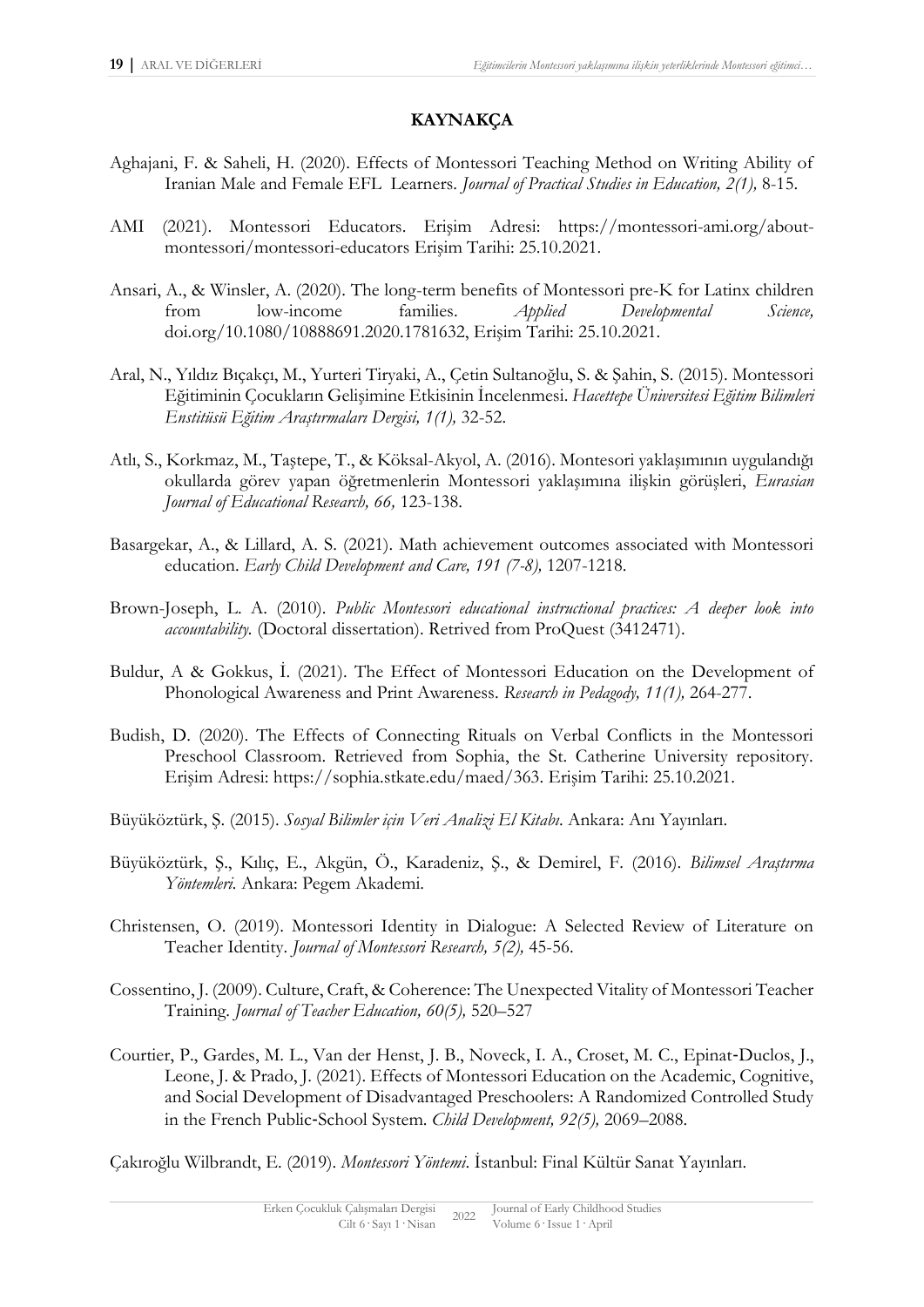- Danner, N. & Fowler, S. (2015). Montessori and non-Montessori early childhood teachers' attitudes towards inclusion and access. *Journal of Montessori Research, 1(1),* 28-41.
- Değirmenci, G.Y., Kaymaz-Küçük, Ç, & Demircioğlu, H. (2018). What does it mean to be a montessori teacher and why is it preferred? *Journal of Child and Development, 2(2),* 39-50.
- Denervaud, S., Fornari, E., Yang, X.F., Hagmann, P., Immordino-Yang, M.E. & Sander, D. (2020). An fMRI study of error monitoring in Montessori and traditionally-schooled children. *NPJ science of learning*, *5(1),* 1-10.
- Denervaud, S., Knebel, J. F., Hagmann, P., & Gentaz, E. (2019). Beyond executive functions, creativity skills benefit academic outcomes: Insights from Montessori education. *PLoS One, 14(11),* e0225319. doi:10.1371/journal.pone.0225319
- Dereli, E. (2017). Montessori eğitim programının çocukların psikososyal gelişimlerine ve sosyal problem çözme becerilerine etkisinin incelenmesi. *Ahi Evran Üniversitesi Kırşehir Eğitim Fakültesi Dergisi, 18(2),* 135-153.
- Dereli İman, E., Danışman, Ş., Akın Demircan, Z., & Yaya, D. (2019). The effect of the Montessori education method on preschool children's social competence, behaviour and emotion regulation skills. *Early Child Development and Care, 189(9),* 1494–1508.
- Ervin, B., Wash, P. D., & Mecca, M. E. (2010). A 3-year study of self-regulation in Montessori and non-Montessori classrooms. *Montessori Life, 22(2),* 22–31.
- Fernandez, E. F. (2007). Orientación professional del docente a partir de la investigacionacción. Caso: construcción de un projecto de formación en valores. *Revista Educación, 31(2),* 111- 125.
- Fitch-Elasic, V. A. (2015). *Improving Montessori Teacher Effectiveness through a School-University Partnership* (Doctoral dissertation). Retrived from ProQuest (3733632).
- Güven, Y., Gültekin, C. & Dedeoğlu, A.B. (2020). Comparison of sudoku solving skills of preschool children enrolled in the montessori approach and the national education programs. *Journal of Education and Training Studies*, 8(3), 32-47.
- Hunt-Hagen, C. L. (1997). *The effects of Montessori teacher training on classroom teaching skills: The public Montessori teachers' perspective*. (Doctoral dissertation). Retrived from ProQuest (302366).
- Johnson, L. B. (2019). A Developmental Psychological Analysis of a Montessori Environment. Erişim Adresi: https://www.researchgate.net/publication/333506926 Erişim Tarihi: 25.10.2021.
- Kayılı, G. (2018). The effect of Montessori method on cognitive tempo of kindergarten children. *Early Child Development and Care, 188(3),* 327-335.
- Kayılı, G. & Arı, R. (2011). Examination of the Effects of the Montessori Method on Preschool Children's Readiness to Primary Education. *Educational Sciences: Theory and Practice, 11(4),* 2104-2109.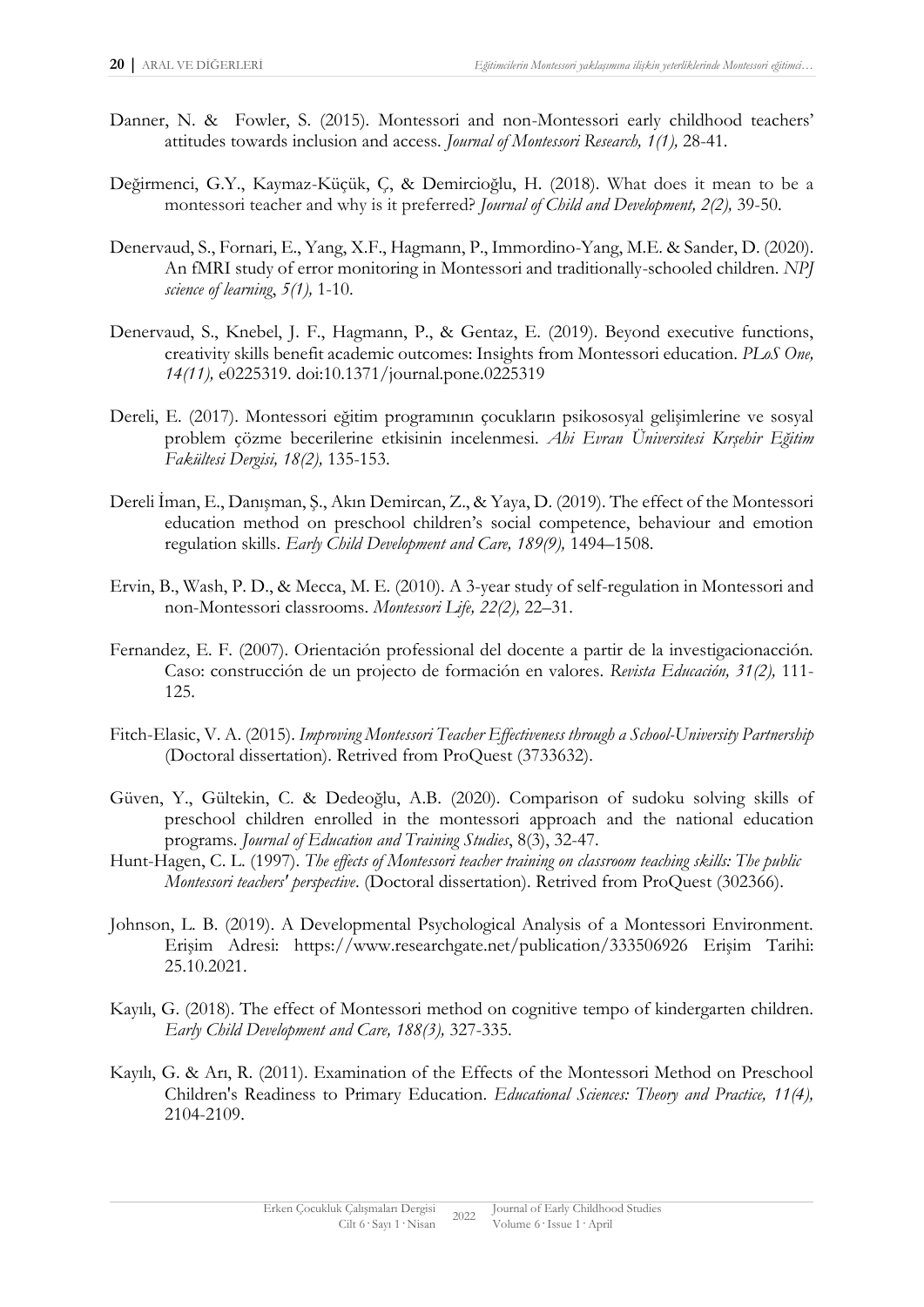- Kayılı, G., & Arı, R. (2016). The Effect of Montessori Method Supported by Social Skills Training Program on Turkish Kindergarten Children's Skills of Understanding Feelings and Social Problem Solving. *Journal of Education and Training Studies, 4(12),* 81-91.
- Korkmaz, E. (2015). *Montessori Metodu*. Siyam Yayınları, İstanbul.
- Kuşcu, Ö, Bozdaş, Y., & Yıldırım Doğru, S. S. (2014). Evaluation of the effect of Montessori education in taking responsibility, waiting for turns, and skills on completion of started tasks. *Journal of Values Education, 12,* 307–322.
- Lillard A. S. (2005). *Montessori: The Science Behind the Genius.* Oxford University Press, New York.
- Lillard, A. & Else-Quest, N. E. (2006). Evaluating Montessori Education. *Science,* 313(5795), 1893- 4.
- Lillard, A. S., Heise, M. J., Richey, E. M., Tong, X., Hart, A., & Bray, P. M. (2017). Montessori preschool elevates and equalizes child outcomes: A longitudinal study*. Frontiers Education, 8,* 1783.
- Malm, B. (2004). Constructing Professional identities: Montessori teachers' voices and visions. *Scandinavian journal of educational research, 48(4),* 397-412.
- Montessori, M. (1912). *Montessori Method*. New York: Frederick A. Stokes Company.
- Montessori, M. (2009). *The Discovery of Child.* Amsterdam: Montessori-Pierson Publishing Company.
- Montessori, M. (2014a). *The Child in the Family.* Amsterdam: Montessori-Pierson Publishing Company.
- Montessori, M. (2014b). *The Absorbent mind.* Amsterdam: Montessori-Pierson Publishing Company.
- Montessori, M. (2015). *The 1946 London Lectures.* Amsterdam: Montessori-Pierson Publishing Company.
- Nourozi, M., Hashemi, S. A., Ranjbar, M., Kargar, M., & Behrouzi, M. (2020). The effect of Montessori educational method on the academic self-efficacy of preschool children in Bushehr. *Medical Journal of Mashhad University of Medical Sciences, 63(4).* DOI: 10.22038/MJMS.2020.18471, Erişim Tarihi: 25.10.2021.
- Somuncu, B., & Aslan, D. (2021). Effect of coding activities on preschool children's mathematical reasoning skills. *Education and Information Technologies,* Erişim Adresi: https://doi.org/10.1007/s10639-021-10618-9, Erişim Tarihi: 25.10.2021.
- Toran, M. (2014). Steiner Pedagojisi ve Waldorf Okulları. İçinde: *Her Yönüyle Okul Öncesi Eğitim 7, Okul Öncesi Eğitimde Alternatif Yaklaşımlar*. Ed: F. Temel. 18-42. Ankara: Hedef CS Yayıncılık.
- Ulutaş, İ. & Tutkun, C. (2014). Montessori Eğitim Yöntemi ve Uygulama Örnekleri. İçinde: *Her Yönüyle Okul Öncesi Eğitim 7, Okul Öncesi Eğitimde Alternatif Yaklaşımlar.* Ed: F. Temel. 44-72. Ankara: Hedef CS Yayıncılık.